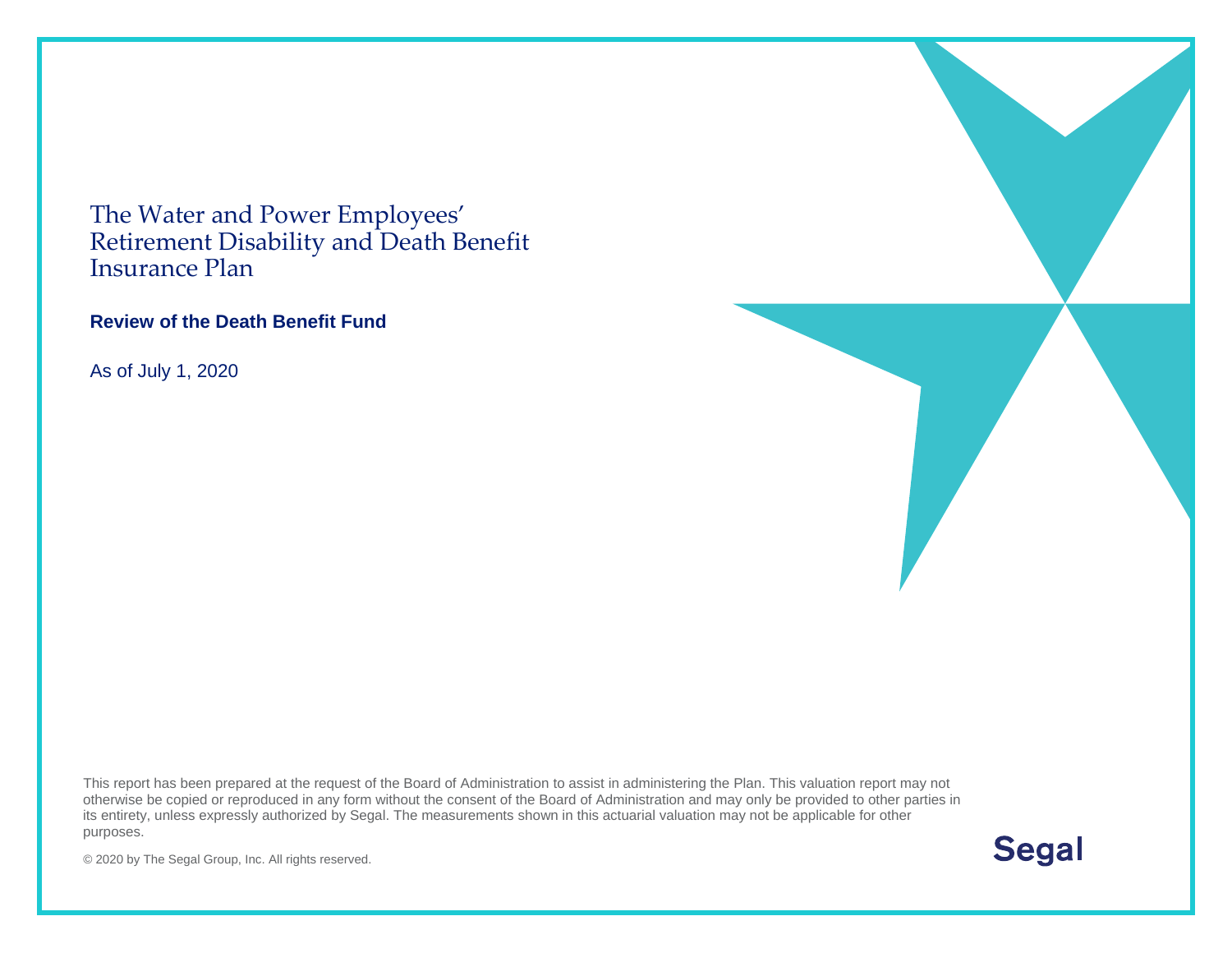

180 Howard Street, Suite 1100 San Francisco, CA 94105-6147 segalco.com T 415.263.8200

December 30, 2020

Board of Administration The Water and Power Employees' Retirement Plan of the City of Los Angeles 111 North Hope Street, Room 357 Los Angeles, California 90012

Dear Board Members:

We are pleased to submit this Actuarial Valuation and Review as of July 1, 2020 for the Death Benefit Fund. It summarizes the actuarial data used in the valuation and establishes the funding requirements for July 1, 2020 to June 30, 2021.

This report was prepared in accordance with generally accepted actuarial principles and practices at the request of the Board to assist in administering the Plan. The census information and financial information on which our calculations were based was prepared by the Retirement Office. That assistance is gratefully acknowledged.

The actuarial calculations were directed under the supervision of Eva Yum, FSA, MAAA and Enrolled Actuary. We are members of the American Academy of Actuaries and we meet the Qualification Standards of the American Academy of Actuaries to render the actuarial opinion herein. To the best of our knowledge, the information supplied in this actuarial valuation is complete and accurate. Further, in our opinion, the assumptions as approved by the Board are reasonably related to the experience of and the expectations for the Fund.

We look forward to reviewing this report at your next meeting and to answering any questions.

Sincerely,

Segal

Paul Angelo, FSA, EA, MAAA, FCA Eva Yum, FSA, EA, MAAA Senior Vice President and Actuary Senior Actuary

JAC/mv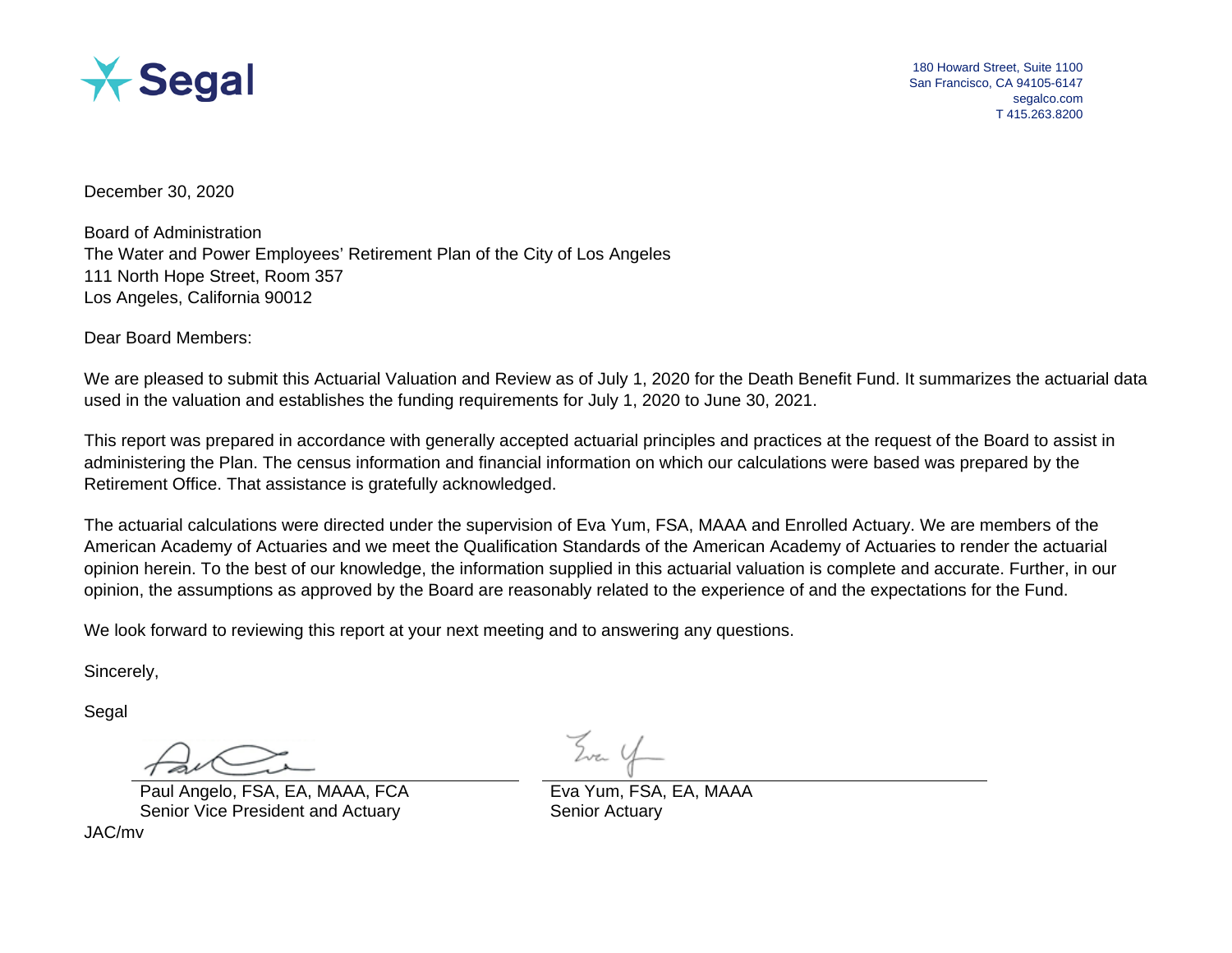# Table of Contents

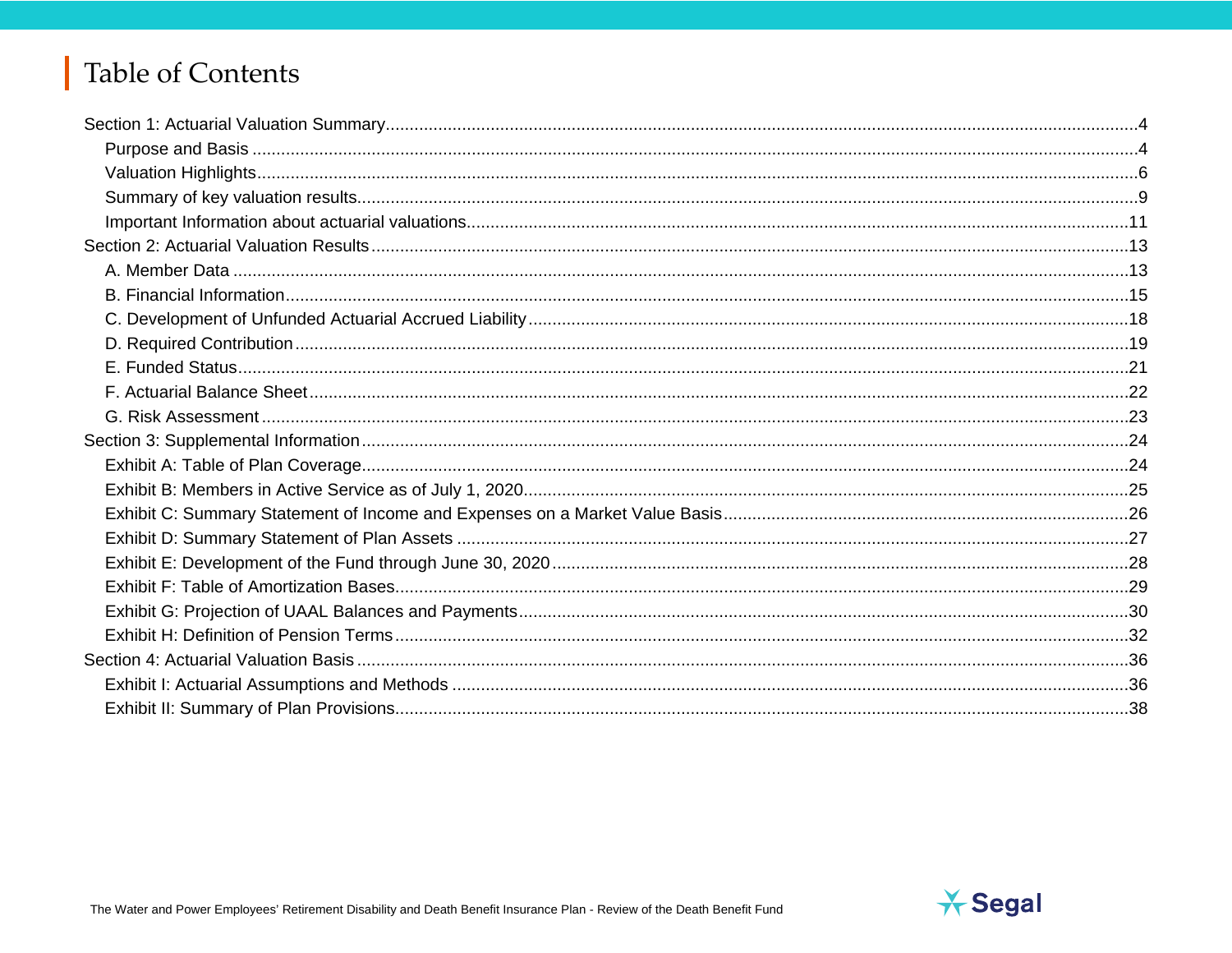#### **Purpose and Basis**

This report was prepared by Segal to present a valuation of the Death Benefit Fund as of July 1, 2020. The valuation was performed to determine whether the assets and contribution rates are sufficient to provide the prescribed benefits. The measurements shown in this actuarial valuation may not be applicable for other purposes. In particular, the measures herein are not necessarily appropriate for assessing the sufficiency of plan assets to cover the estimated cost of settling the plan's accrued benefit obligations.

Future actuarial measurements may differ significantly from the current measurements presented in this report due to such factors as the following: plan experience differing from that anticipated by the economic or demographic assumptions; changes in economic or demographic assumptions; increases or decreases expected as part of the natural operation of the methodology used for these measurements; and changes in plan provisions or applicable law.

The contribution requirements presented in this report are based on:

- The benefit provisions of the Fund, as administered by the Board;
- The characteristics of covered active members, inactive vested members, and retired members and beneficiaries as of March 31, 2020, provided by the Retirement Office;
- The assets of the Fund as of June 30, 2020, provided by the Retirement Office;
- Economic assumptions regarding future salary increases and investment earnings adopted by the Retirement Board for the July 1, 2020 valuation;
- Other actuarial assumptions regarding employee terminations, retirement, death, etc. adopted by the Retirement Board for the July 1, 2020 valuation; and
- The funding policy adopted by the Retirement Board.

One of the general goals of an actuarial valuation is to establish contributions which fully fund the Fund's liabilities, and which, as a percentage of payroll, remain as level as possible for each generation of active members. Annual actuarial valuations measure the progress toward this goal, as well as test the adequacy of the contribution rates.

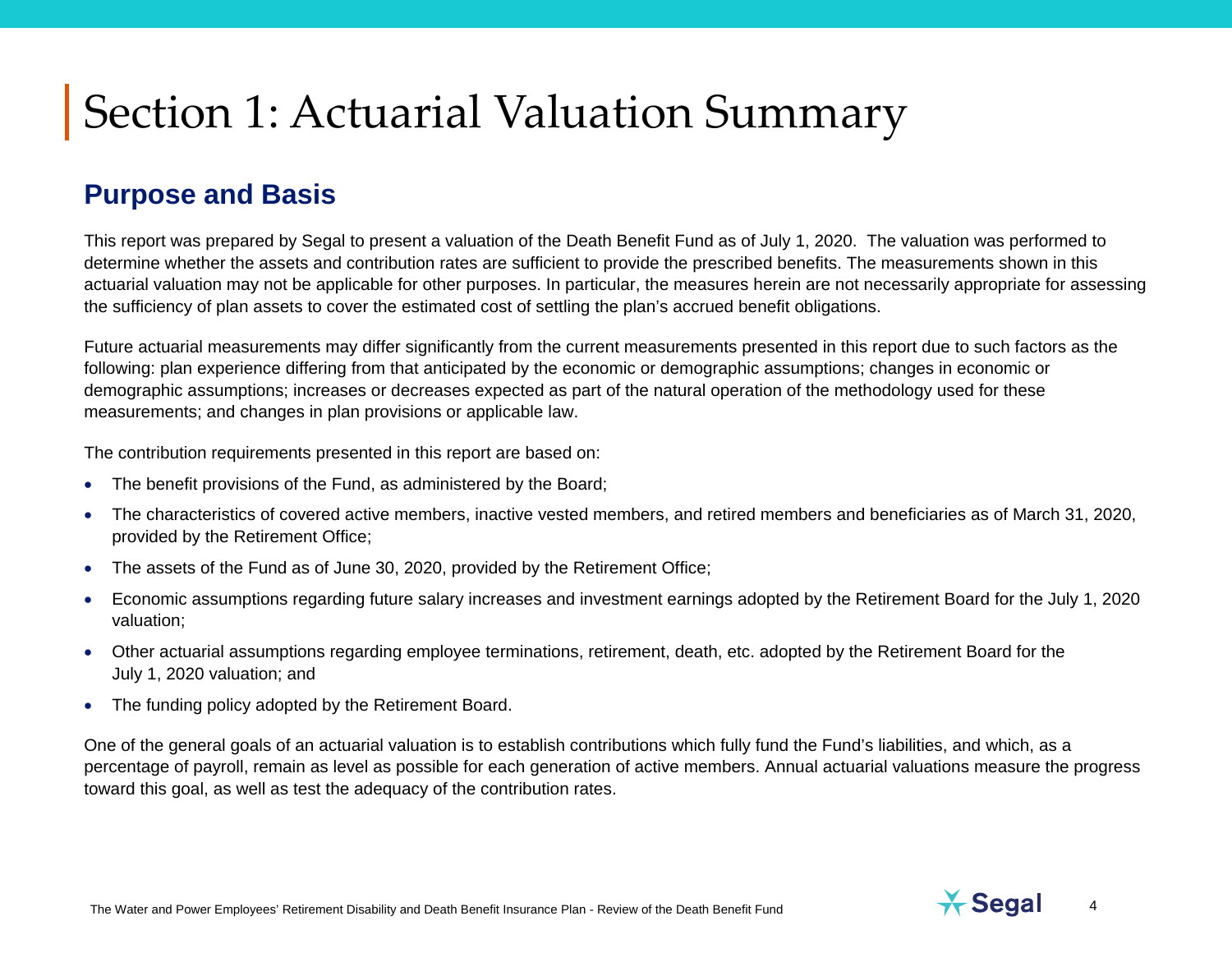In preparing this valuation, we have employed generally accepted actuarial methods and assumptions to evaluate the Fund's assets, liabilities and future contribution requirements. Our calculations are based upon member data and financial information provided to us by the Retirement Office. This information has not been audited by us, but it has been reviewed and found to be consistent, both internally and with prior year's information.

The contribution requirements are determined as a percentage of payroll. The employer rates provide for both Normal Cost and a contribution to amortize any unfunded or overfunded actuarial accrued liabilities. In this valuation, we have applied the funding policy adopted by the Retirement Board in 2019. Details of the funding policy are provided in Section 4, Exhibit I on page 37.

A schedule of current amortization balances and payments may be found in Section 3, Exhibit F on page [29.](#page-28-0) A graphical projection of the Unfunded Actuarial Accrued Liabilities (UAAL) amortization balances and payments has been included in Section 3, Exhibit G starting on page 30.

The rates calculated in this report may be adopted by the Board for the fiscal year that extends from July 1, 2020 through June 30, 2021.

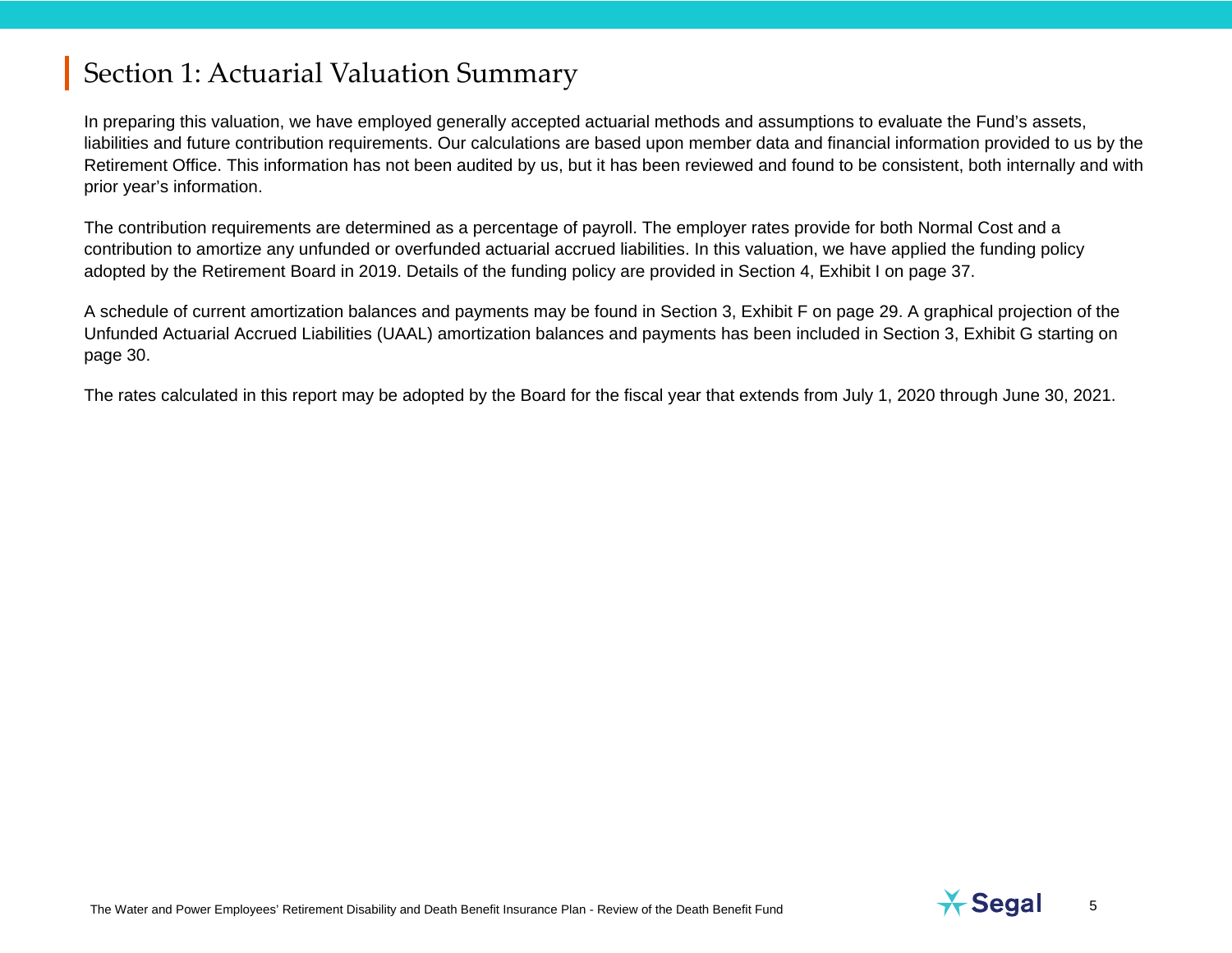### **Valuation Highlights**

- 1. The Actuarial Accrued Liability exceeds the Actuarial Value of Assets, resulting in an Unfunded Actuarial Accrued Liability (UAAL) of \$97.7 million as of July 1, 2020, which is a decrease from \$105.7 million in the previous valuation. The Board's funding policy determines the Department's required contribution as the normal cost increased or offset by a UAAL amortization charge or credit. Under this funding policy, the Fund's UAAL is amortized over various 15-year periods, each beginning with the year that each portion or base of the UAAL was first identified and amortized. A reconciliation of the Fund's UAAL is provided in Section 2, Subsection C. A schedule of the current UAAL amortization amounts is provided in Section 3, Exhibit F. A graphical projection of the UAAL amortization bases and payments is provided in Section 3, Exhibit G. *Pgs.18, 29-31*
- 2. The Department's required contribution rate decreased from 1.18% to 1.12% of payroll for the 2020-2021 plan year; those contributions are estimated to be \$13.6 million. This decrease is primarily due to an increase in total payroll reducing the UAAL contribution rate. A complete reconciliation of the aggregate required contribution rate is provided in Section 2, Subsection D. *Pgs. 19-20*
- 3. The market value of assets earned a return of 8.82% for the July 1, 2019 to June 30, 2020 plan year. The Actuarial Value of Assets earned a return of 4.33% for the July 1, 2019 to June 30, 2020 plan year due to the deferral of most of the current year investment gain. This resulted in an actuarial gain of \$0.3 million when measured against the assumed rate of return of 3.50% for 2019-2020. This actuarial investment gain did not change the Department's required contribution rate (after rounding to 1/100<sup>th</sup> of one percent). *Pgs. 17- 18, 20*
- 4. Based on the funding policy adopted by the Board on December 18, 2019, effective with the July 1, 2020 valuation, we no longer exclude 1% of the end of year market value of assets (\$0.4 million as of July 1, 2020) as a non-valuation reserve. This change results in no change in the Department's required contribution rate (after rounding to 1/100<sup>th</sup> of one percent). *Pgs.18, 20, 37*
- 5. The total unrecognized return (i.e., the difference between the market value of assets and the "smoothed" actuarial value of assets) is \$1.3 million unrecognized net investment gain in 2020. As of June 30, 2019, there were no deferred investment gains/losses as the method was effective with the 2019 valuation on a prospective basis. This net deferred investment gain will be recognized in the determination of the Actuarial Value of Assets for funding purposes over the next four years. This means that, if the plan earns the assumed rate of investment return of 3.50% per year (net of expenses) on a market value basis, then the net deferred gain will be recognized over the next four years as shown in the footnote to the Determination of Actuarial Value of Assets in Section 2, Subsection B. *Pg. 16*
	- 6. The unrecognized net investment gain of \$1.3 million represent about 3.6% of the Market Value of Assets. Unless offset by future investment losses or other unfavorable experience, the recognition of the \$1.3 million in the net market gains is expected to have an impact on the plan's future funded ratio and the Department's required contributions. The potential impact may be illustrated as follows:

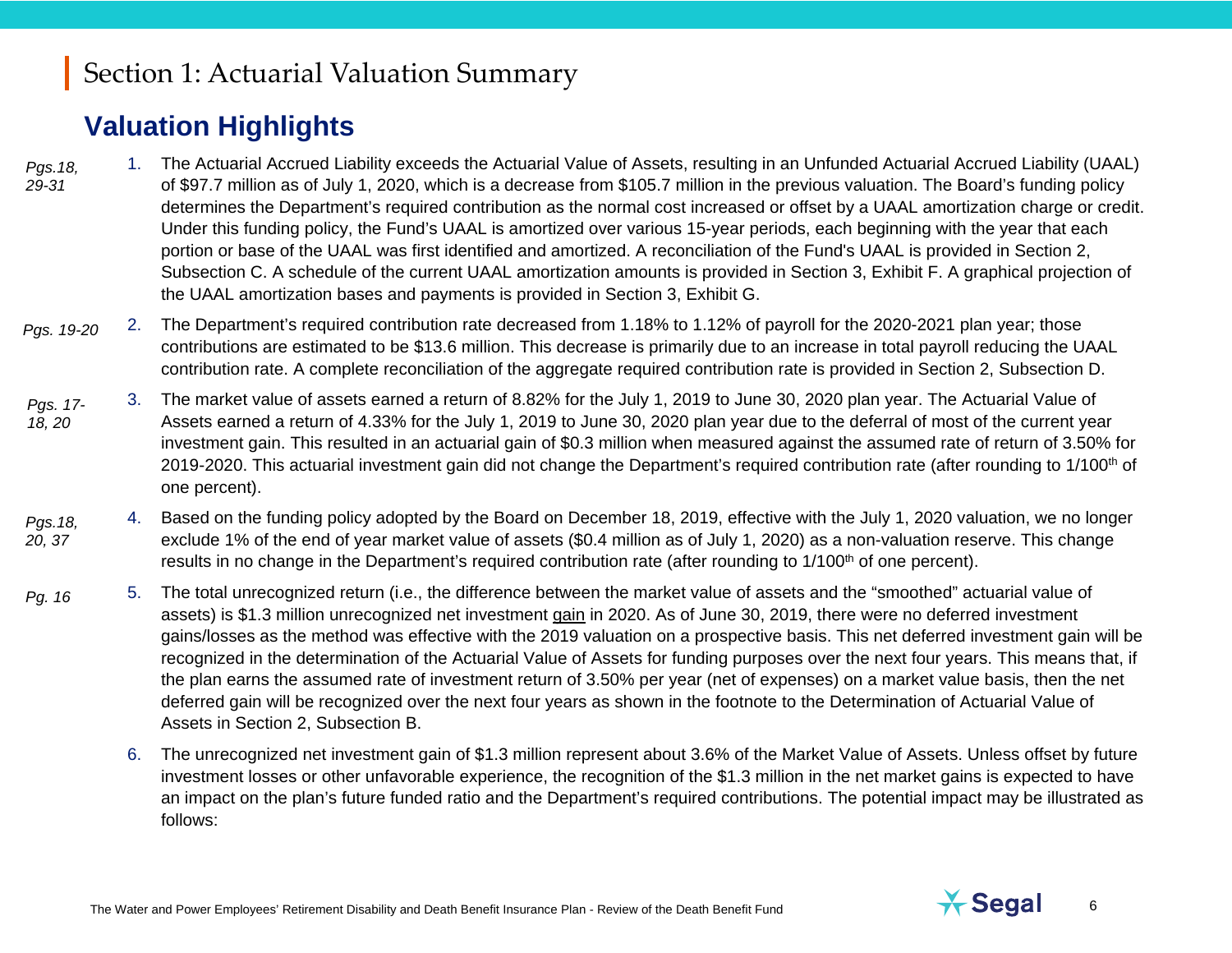- a. If the net deferred gains were recognized immediately in the Actuarial Value of Assets, the funded percentage would increase from 26.93% to 27.94%.
- b. If the net deferred gains were recognized immediately in the Actuarial Value of Assets, the Department's required contribution rate would decrease from 1.12% of covered payroll to 1.11% of covered payroll.
- 7. Actuarial Standard of Practice No. 51 (ASOP 51) requires actuaries to identify and assess risks that "may reasonably be anticipated to significantly affect the plan's future financial condition". The key risk that is particularly relevant to the Death Benefit Fund is longevity risk. The standard also requires an actuary to consider if there is any ongoing contribution risk to the plan, however it does not require the actuary to evaluate the particular ability or willingness of contributing entities to make contributions when due, nor does it require the actuary to assess the likelihood or consequence of future changes in applicable law. *Pg. 23*

The actuary's assessment can be qualitative or quantitative (e.g., based on numerical demonstrations). The actuary may use nonnumerical methods for assessing risks that might take the form of commentary about potential adverse experience and the likely effect on future results. While the standard does not require that every valuation include a quantitative risk assessment, the actuary may recommend that a more detailed risk assessment be performed. When making that decision, the actuary will take into account such factors as the Fund's design, maturity, size, funded status, asset allocation, cash flow, possible insolvency and current market conditions.

Since the actuarial valuation results are dependent on a fixed set of assumptions and data as of a specific date, there is risk that emerging results may differ, perhaps significantly, as actual experience is fluid and will not exactly track current assumptions. This potential divergence may have a significant impact on the future financial condition of the plan. We have not been engaged to perform a detailed analysis of the potential range of the impact of risk relative to the future financial condition of the plan, but have included a brief discussion of key risks that may affect the Plan in Section 2, Subsection G.

- 8. Segal strongly recommends an actuarial funding method that targets 100% funding of the actuarial accrued liability. Generally, this implies payments that are ultimately at least enough to cover normal cost, interest on the unfunded actuarial accrued liability and the principal balance. The funding policy adopted by the Board meets this standard.
- 9. The actuarial valuation as of July 1, 2020 is based on financial information as of that date. Changes in the value of assets subsequent to that date are not reflected. Declines in asset values will increase the actuarial cost of the plan, while increases will decrease the actuarial cost of the plan.



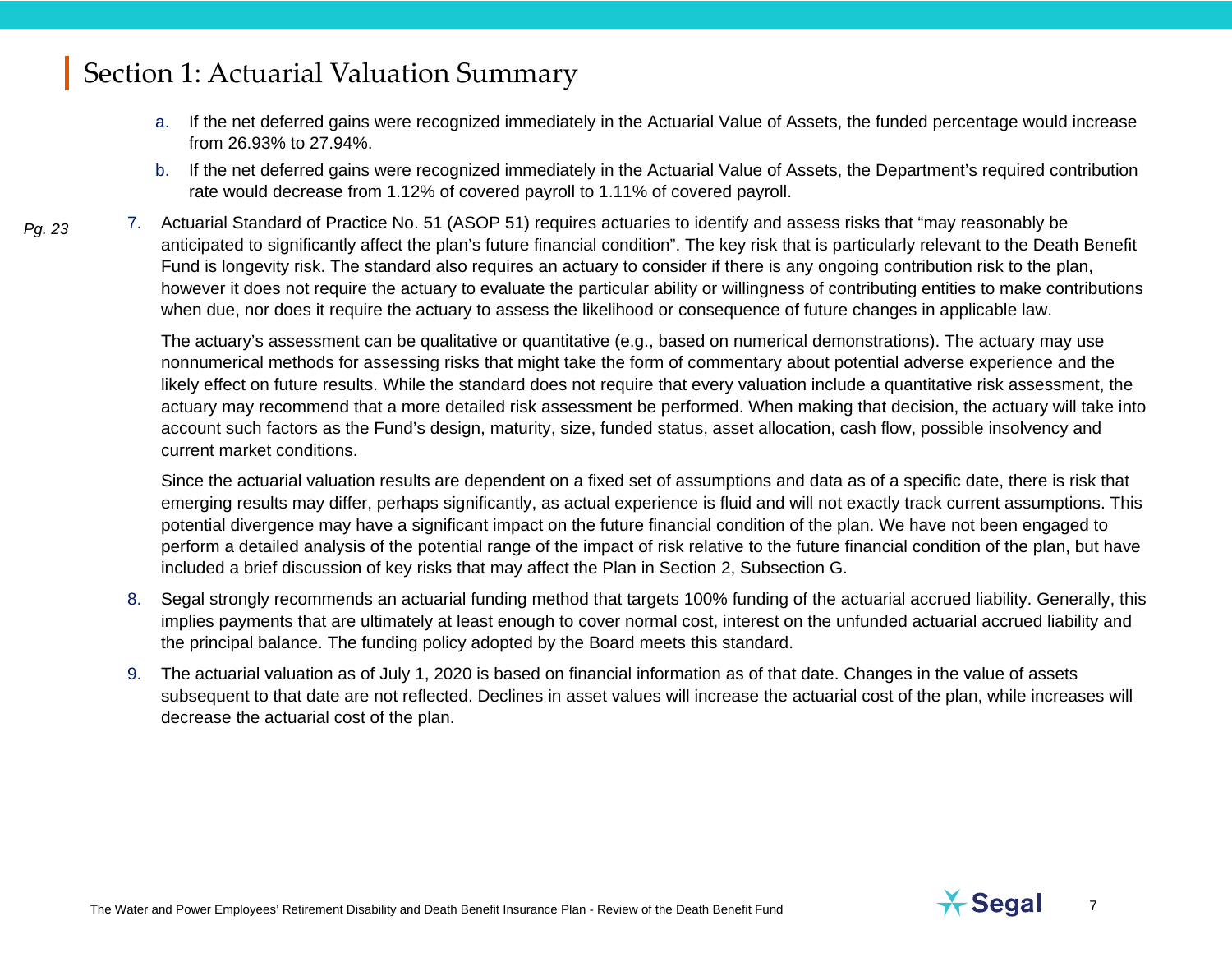10. It is important to note that this actuarial valuation is based on plan assets as of June 30, 2020. Due to the COVID-19 pandemic, market conditions have changed significantly during 2020. The Fund's funded status does not reflect short-term fluctuations of the market, but rather is based on the market values on the last day of the Plan Year. Moreover, this actuarial valuation is based on Fund data as of March 31, 2020 (adjusted to June 30, 2020 by adding 3 months of age, service and interest on contribution balance, and increasing Retirement benefit by the assumed July 1 COLA for members in pay status) and it does not include any short-term or long-term impacts on mortality of the covered population since March 31, 2020. While it is impossible to determine how the pandemic will continue to affect market conditions and other demographic experience of the Fund prior to next year's valuation, Segal is available to prepare projections of potential outcomes upon request.

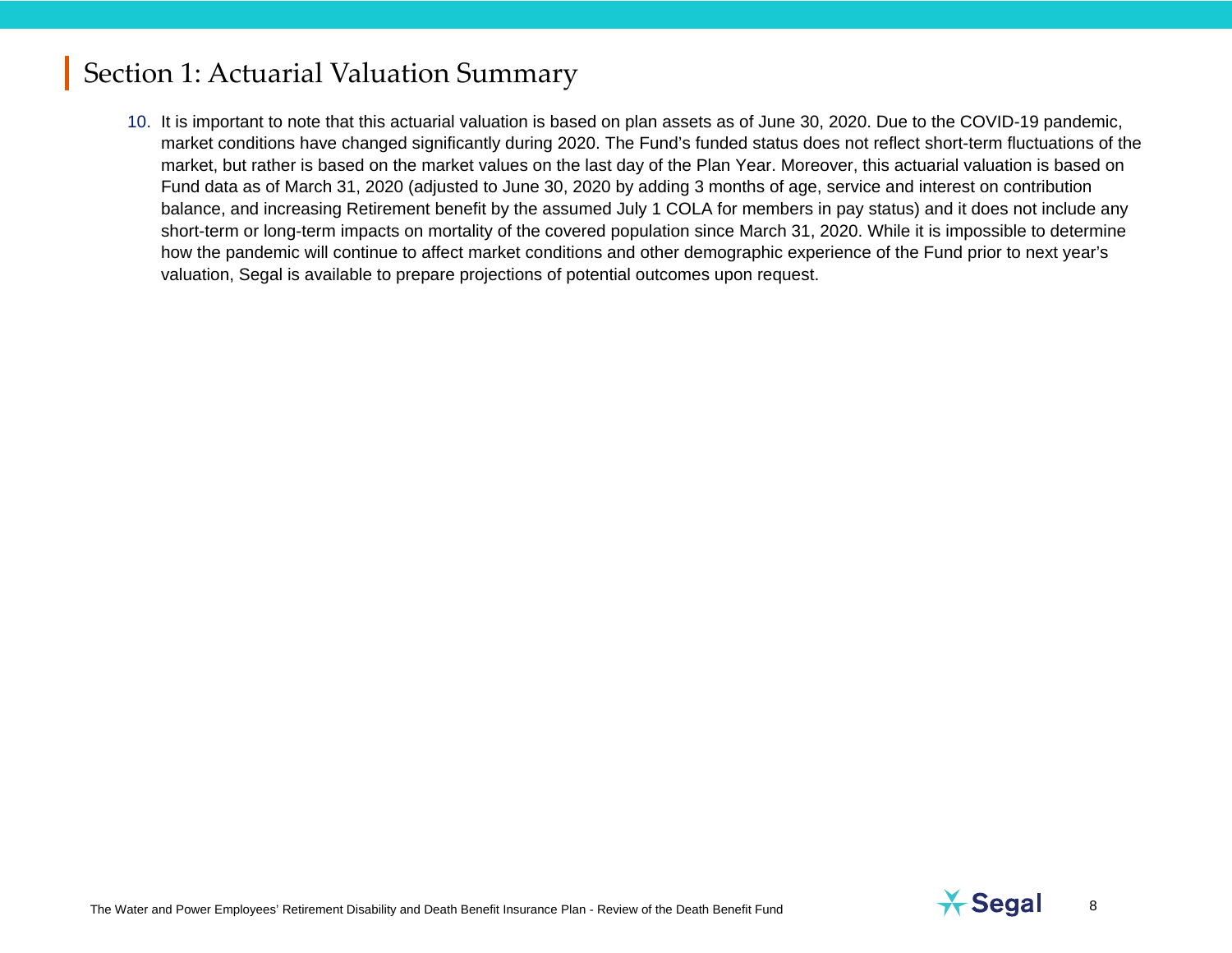## <span id="page-8-0"></span>**Summary of key valuation results**

|                                                        |                                                                                                                                                                                                                             | <b>July 1, 2020</b>                         |                                                 | <b>July 1, 2019</b>                                                 |                                                                     |  |
|--------------------------------------------------------|-----------------------------------------------------------------------------------------------------------------------------------------------------------------------------------------------------------------------------|---------------------------------------------|-------------------------------------------------|---------------------------------------------------------------------|---------------------------------------------------------------------|--|
|                                                        |                                                                                                                                                                                                                             | <b>Total Rate</b><br>(% of<br>Compensation) | <b>Estimated Annual</b><br><b>Dollar Amount</b> | <b>Total Rate</b><br>(% of<br>Compensation)                         | <b>Estimated Annual</b><br><b>Dollar Amount</b>                     |  |
|                                                        | Required Contribution for plan year beginning July 1: 1                                                                                                                                                                     | 1.12%                                       | \$13,556,829                                    | 1.18%                                                               | \$13,440,562                                                        |  |
|                                                        |                                                                                                                                                                                                                             |                                             |                                                 | <b>July 1, 2020</b>                                                 | <b>July 1, 2019</b>                                                 |  |
| <b>Actuarial Accrued</b><br>Liability as of<br>July 1: | • Retired members and beneficiaries<br>• Inactive vested members<br>• Active members<br>• Total Actuarial Accrued Liability<br>• Total Normal Cost (beginning of year) for plan year beginning July 1                       |                                             |                                                 | \$93,050,267<br>4,445,455<br>36,241,341<br>133,737,063<br>5,040,195 | \$92,126,194<br>4,475,153<br>37,656,249<br>134,257,596<br>4,716,844 |  |
| Assets as of<br><b>June 30:</b>                        | • Market Value of Assets (MVA)<br>• Actuarial Value of Assets (AVA)<br>• Actuarial Value of Assets as a percentage of Market Value of Assets                                                                                |                                             |                                                 | \$37,364,822<br>36,017,294<br>96.4%                                 | \$28,806,740<br>28,518,673<br>99.0%                                 |  |
| <b>Funded status</b><br>as of July 1:                  | • Unfunded Actuarial Accrued Liability on Market Value of Assets basis<br>• Funded percentage on MVA basis<br>• Unfunded Actuarial Accrued Liability on Actuarial Value of Assets basis<br>• Funded percentage on AVA basis |                                             |                                                 | \$96,372,241<br>27.94%<br>\$97,719,769<br>26.93%                    | \$105,450,856<br>21.46%<br>\$105,738,923<br>21.24%                  |  |
| <b>Key assumptions</b><br>as of July 1:                | • Net investment return<br>• Price Inflation                                                                                                                                                                                |                                             |                                                 | 3.50%<br>2.75%                                                      | 3.50%<br>2.75%                                                      |  |

 $1$  Required contributions are assumed to be paid at the middle of every year.

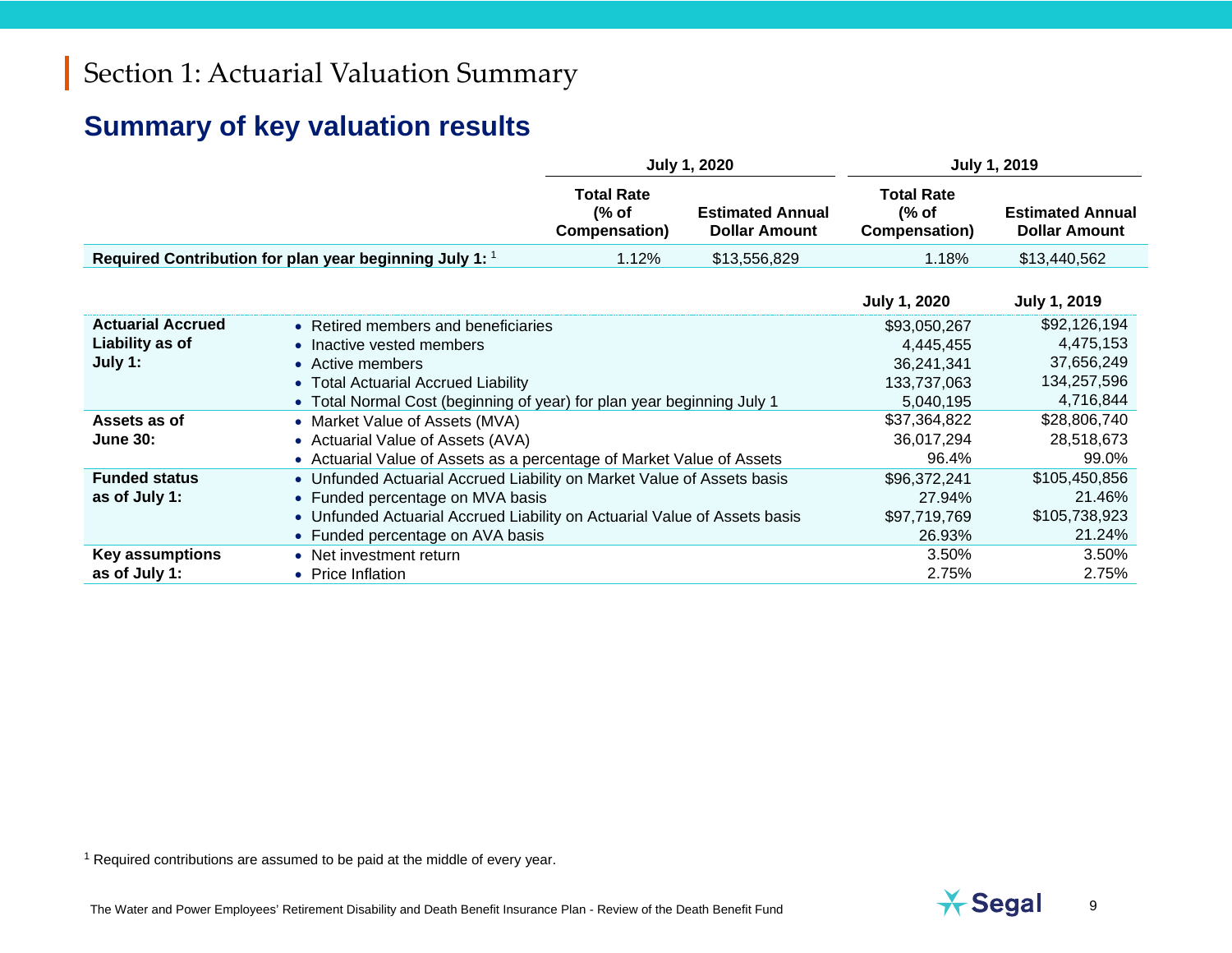#### **Summary of key valuation results (continued)**

<span id="page-9-4"></span><span id="page-9-3"></span><span id="page-9-2"></span><span id="page-9-1"></span><span id="page-9-0"></span>

|                  |                                           | <b>July 1, 2020</b> | <b>July 1, 2019</b> | <b>Change From</b><br><b>Prior Year</b> |
|------------------|-------------------------------------------|---------------------|---------------------|-----------------------------------------|
| Demographic data | <b>Active Members</b>                     |                     |                     |                                         |
| as of July 1:    | • Number of members <sup>1</sup>          | 10,778              | 10,362              | 4.0%                                    |
|                  | • Average age                             | 46.7                | 47.2                | $-0.5$                                  |
|                  | • Average service                         | 13.9                | 14.6                | $-0.7$                                  |
|                  | • Total projected compensation            | \$1,211,798,340     | \$1,141,875,615     | 6.1%                                    |
|                  | • Average projected compensation          | 112,433             | \$110,198           | 2.0%                                    |
|                  | <b>Retired Members and Beneficiaries:</b> |                     |                     |                                         |
|                  | • Number of members:                      |                     |                     |                                         |
|                  | $-$ Retired members <sup>2</sup>          | 7,472               | 7,355               | 1.6%                                    |
|                  | $-$ Beneficiaries <sup>3</sup>            | 88                  | 90                  | $-2.2%$                                 |
|                  | $-$ Total                                 | 7,560               | 7,445               | 1.5%                                    |
|                  | • Average age                             | 72.5                | 72.5                | 0.0                                     |
|                  | • Average monthly benefit <sup>4</sup>    | \$415               | \$415               | 0.0%                                    |
|                  | <b>Inactive Vested Members:</b>           |                     |                     |                                         |
|                  | • Number of members <sup>5</sup>          | 619                 | 630                 | $-1.7%$                                 |
|                  | • Average Age                             | 55.3                | 55.0                | 0.3                                     |
|                  | <b>Total Members:</b>                     | 18,957              | 18,437              | 2.8%                                    |

<sup>1</sup> Includes 1,524 and 1,789 active members who have Supplemental Family Death Benefit (SFDB) coverage for 2020 and 2019, respectively.

- <sup>2</sup> Includes 163 and 151 retired members who have SFDB coverage for 2020 and 2019, respectively.
- <sup>3</sup> Receiving Family Death or Supplemental Family Death benefits.
- <sup>4</sup> This is the average monthly benefit for beneficiaries currently receiving Family Death or Supplemental Family Death Benefits.



<sup>&</sup>lt;sup>5</sup> Includes members receiving Permanent Total Disability (PTD) benefits. Excludes terminated members with less than five years of service who are not eligible for death benefits.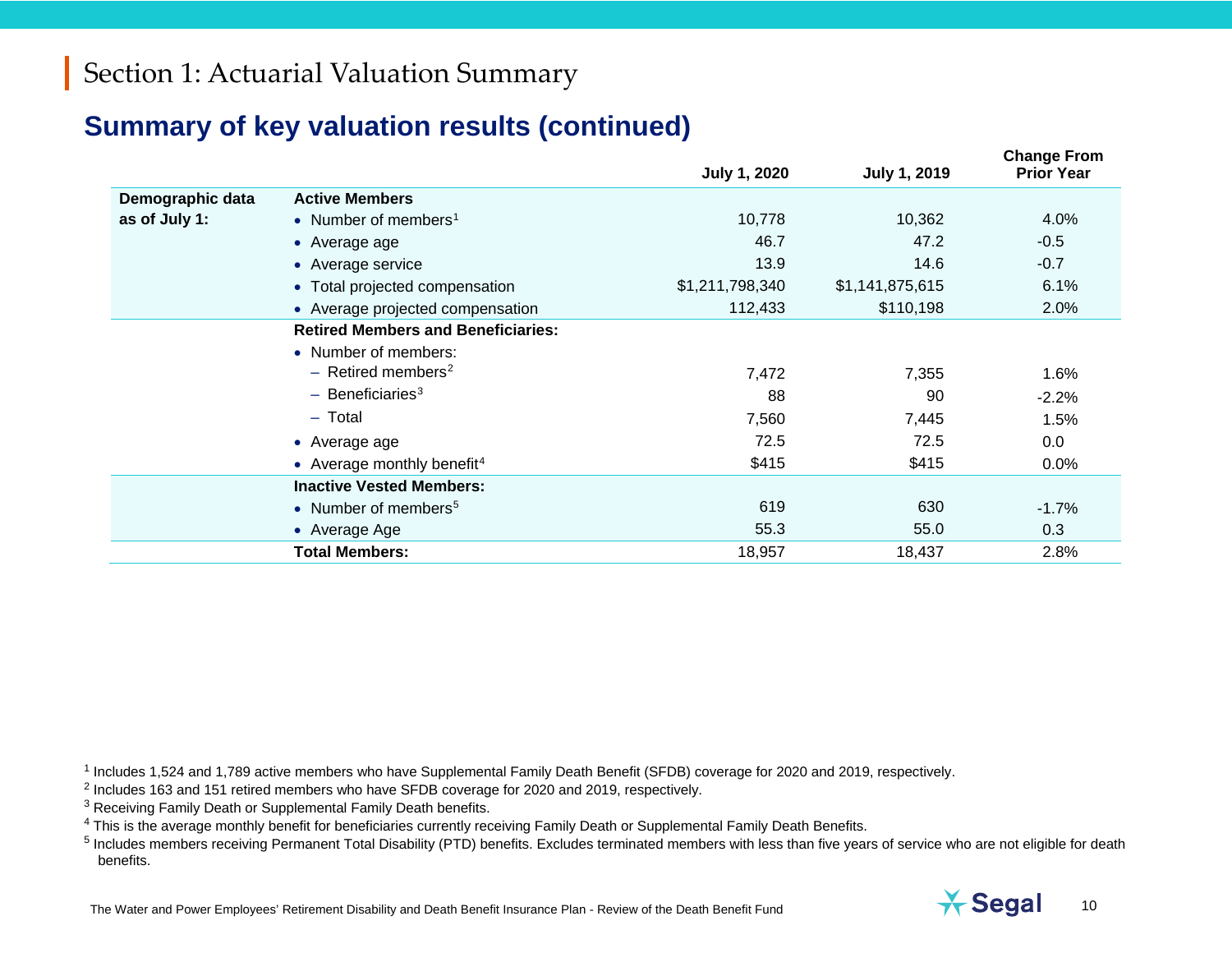#### **Important Information about actuarial valuations**

An actuarial valuation is a budgeting tool with respect to the financing of future projected obligations of a pension plan. It is an estimated forecast – the actual long-term cost of the plan will be determined by the actual benefits and expenses paid and the actual investment experience of the plan.

In order to prepare a valuation, Segal relies on a number of input items. These include:

| <b>Plan of benefits</b>      | Plan provisions define the rules that will be used to determine benefit payments, and those rules, or the<br>interpretation of them, may change over time. Even where they appear precise, outside factors may change how<br>they operate. It is important to keep Segal informed with respect to plan provisions and administrative procedures,<br>and to review the plan summary included in our report to confirm that Segal has correctly interpreted the plan of<br>benefits.                                                                                                                                                                                                                                                                                                                                                                                                                                                                                                                                                                                                                                                                                                                                                             |
|------------------------------|------------------------------------------------------------------------------------------------------------------------------------------------------------------------------------------------------------------------------------------------------------------------------------------------------------------------------------------------------------------------------------------------------------------------------------------------------------------------------------------------------------------------------------------------------------------------------------------------------------------------------------------------------------------------------------------------------------------------------------------------------------------------------------------------------------------------------------------------------------------------------------------------------------------------------------------------------------------------------------------------------------------------------------------------------------------------------------------------------------------------------------------------------------------------------------------------------------------------------------------------|
| Participant data             | An actuarial valuation for a plan is based on data provided to the actuary by the Retirement Office. Segal does not<br>audit such data for completeness or accuracy, other than reviewing it for obvious inconsistencies compared to<br>prior data and other information that appears unreasonable. It is important for Segal to receive the best possible<br>data and to be informed about any known incomplete or inaccurate data.                                                                                                                                                                                                                                                                                                                                                                                                                                                                                                                                                                                                                                                                                                                                                                                                           |
| <b>Assets</b>                | The valuation is based on the Market Value of Assets as of the valuation date, as provided by the Retirement<br>Office. The Fund uses an "Actuarial Value of Assets" that differs from market value to gradually reflect year-to-<br>year changes in the Market Value of Assets in determining the contribution requirements.                                                                                                                                                                                                                                                                                                                                                                                                                                                                                                                                                                                                                                                                                                                                                                                                                                                                                                                  |
| <b>Actuarial assumptions</b> | In preparing an actuarial valuation, Segal projects the benefits to be paid to existing plan participants for the rest<br>of their lives and the lives of their beneficiaries. This projection requires actuarial assumptions as to the probability<br>of death, disability, withdrawal, and retirement of each participant for each year. In addition, the benefits projected<br>to be paid for each of those events in each future year reflect actuarial assumptions as to salary increases and<br>cost-of-living adjustments. The projected benefits are then discounted to a present value, based on the assumed<br>rate of return that is expected to be achieved on the plan's assets. There is a reasonable range for each<br>assumption used in the projection and the results may vary materially based on which assumptions are selected.<br>It is important for any user of an actuarial valuation to understand this concept. Actuarial assumptions are<br>periodically reviewed to ensure that future valuations reflect emerging plan experience. While future changes in<br>actuarial assumptions may have a significant impact on the reported results that does not mean that the previous<br>assumptions were unreasonable. |
| <b>Models</b>                | Segal valuation results are based on proprietary actuarial modeling software. The actuarial valuation models<br>generate a comprehensive set of liability and cost calculations that are presented to meet regulatory, legislative<br>and client requirements. Our Actuarial Technology and Systems unit, comprised of both actuaries and<br>programmers, is responsible for the initial development and maintenance of these models. The models have a<br>modular structure that allows for a high degree of accuracy, flexibility and user control. The client team programs<br>the assumptions and the plan provisions, validates the models, and reviews test lives and results, under the<br>supervision of the responsible actuary.                                                                                                                                                                                                                                                                                                                                                                                                                                                                                                      |

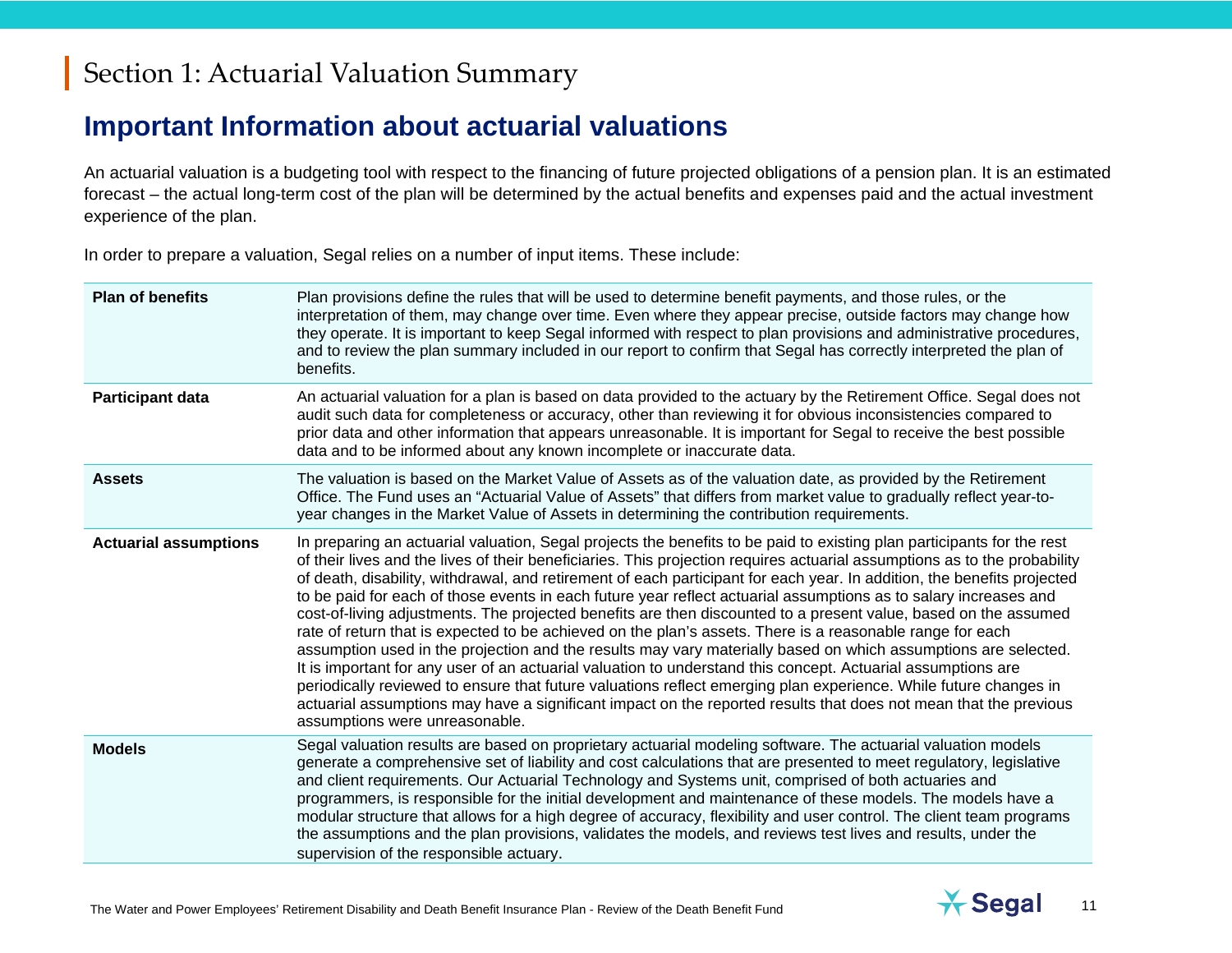The user of Segal's actuarial valuation (or other actuarial calculations) should keep the following in mind:

The actuarial valuation is prepared at the request of the WPERP. Segal is not responsible for the use or misuse of its report, particularly by any other party.

An actuarial valuation is a measurement of the plan's assets and liabilities at a specific date. Accordingly, except where otherwise noted, Segal did not perform an analysis of the potential range of future financial measures. The actual long-term cost of the plan will be determined by the actual benefits and expenses paid and the actual investment experience of the plan. Future contribution requirements may differ from those determined in the valuation because of:

- Differences between actual experience and anticipated experience;
- Changes in actuarial assumptions or methods; and
- Changes in statutory provisions.

Some actuarial results in this report are not rounded, but that does not imply precision.

If the WPERP is aware of any event or trend that was not considered in this valuation that may materially change the results of the valuation, Segal should be advised, so that we can evaluate it.

Segal does not provide investment, legal, accounting, or tax advice. Segal's valuation is based on our understanding of applicable guidance in these areas and of the plan's provisions, but they may be subject to alternative interpretations. The Fund should look to their other advisors for expertise in these areas.

As Segal has no discretionary authority with respect to the management or assets of the plan, it is not a fiduciary in its capacity as actuaries and consultants with respect to the plan.

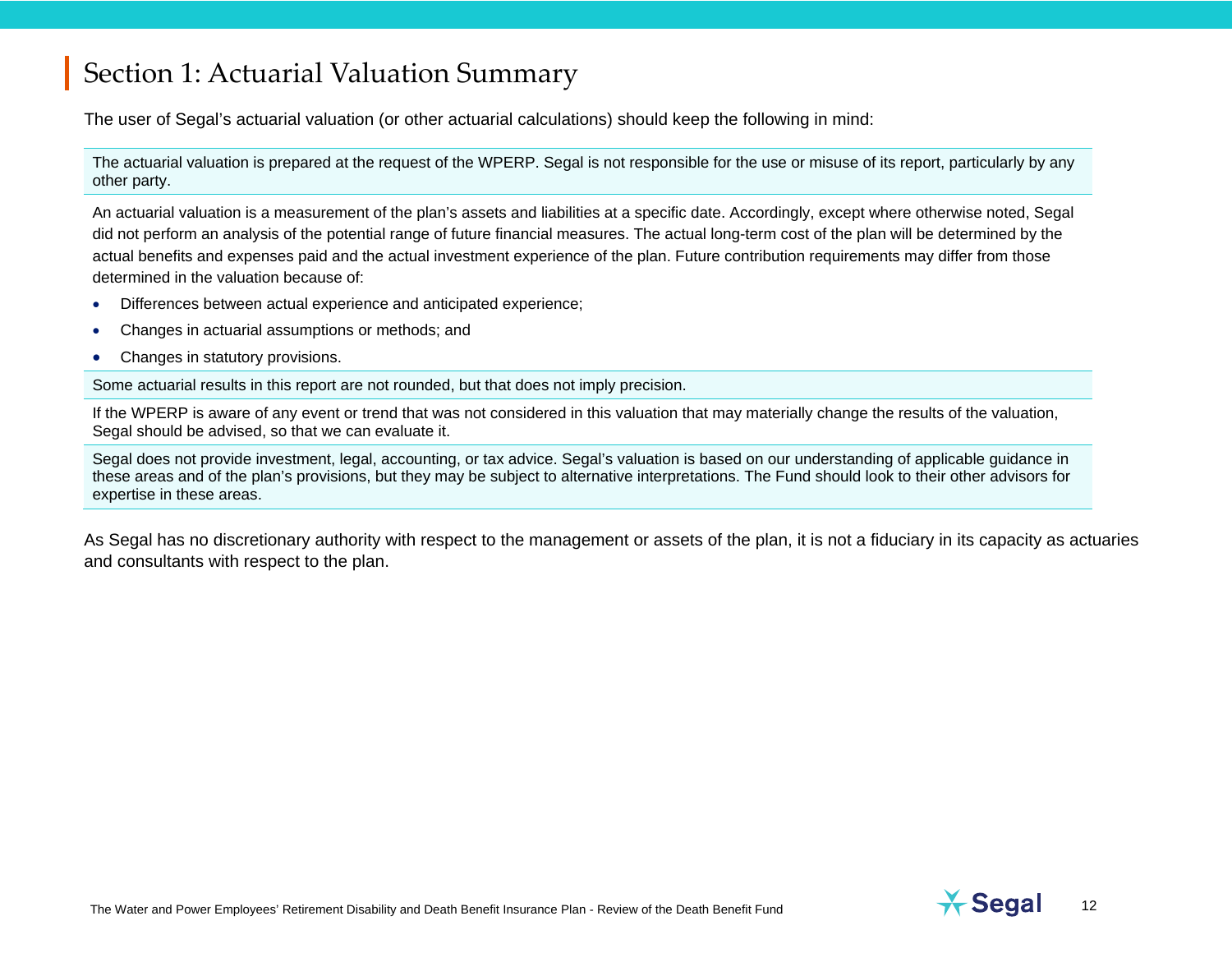### **A. Member Data**

The Actuarial Valuation and Review considers the number and demographic characteristics of covered members, including active members, inactive vested members, retired members and beneficiaries.

This section presents a summary of significant statistical data on these member groups.

More detailed information for this valuation year and the preceding valuation can be found in *Section 3, Exhibits A and B*.

| Year Ended<br>June 30 | <b>Active</b><br><b>Members</b> | <b>Inactive Vested</b><br><b>Members</b> | <b>Retired</b><br><b>Members</b><br>and<br><b>Beneficiaries</b> | Total<br><b>Non-Actives</b> | Ratio of<br><b>Non-Actives</b><br>to Actives | ו שטואו<br><b>Retired</b><br><b>Members and</b><br><b>Beneficiaries</b><br>to Actives |  |
|-----------------------|---------------------------------|------------------------------------------|-----------------------------------------------------------------|-----------------------------|----------------------------------------------|---------------------------------------------------------------------------------------|--|
| 2019                  | 10.362                          | 630                                      | 7.445                                                           | 8.075                       | 0.78                                         | 0.72                                                                                  |  |
| 2020                  | 10.778                          | 619                                      | 7,560                                                           | 8.179                       | 0.76                                         | 0.70                                                                                  |  |
|                       |                                 |                                          |                                                                 |                             |                                              |                                                                                       |  |

#### Member Population: 2019 - 2020

**Ratio of**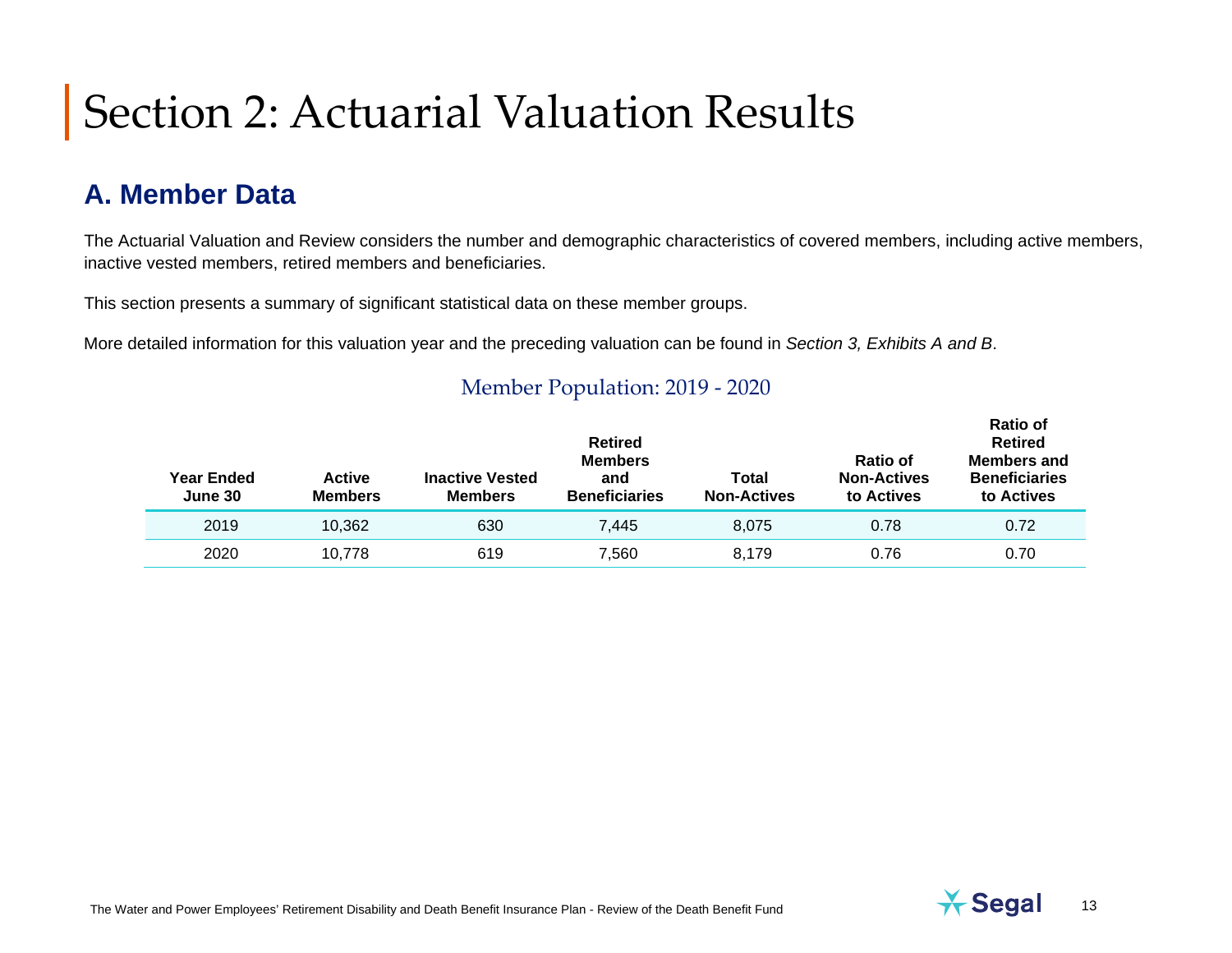#### **Historical Plan Population**

The chart below demonstrates the progression of the active population. The chart also shows the growth among the retired population over the same time period.

|                       |        | <b>Active Members</b> |                           | <b>Retired Members and Beneficiaries</b> |                |                                                     |  |
|-----------------------|--------|-----------------------|---------------------------|------------------------------------------|----------------|-----------------------------------------------------|--|
| Year Ended<br>June 30 | Count  | Average<br>Age        | Average<br><b>Service</b> | Count                                    | Average<br>Age | Average<br><b>Monthly</b><br>$A$ mount <sup>1</sup> |  |
| 2019                  | 10,362 | 47.2                  | 14.6                      | 7.445                                    | 72.5           | \$415                                               |  |
| 2020                  | 10,778 | 46.7                  | 13.9                      | 7.560                                    | 72.5           | \$415                                               |  |

#### <span id="page-13-0"></span>Member Data Statistics: 2019 - 2020

<sup>1</sup> This is the average monthly benefit for beneficiaries currently receiving Family Death or Supplemental Family Death Benefits.

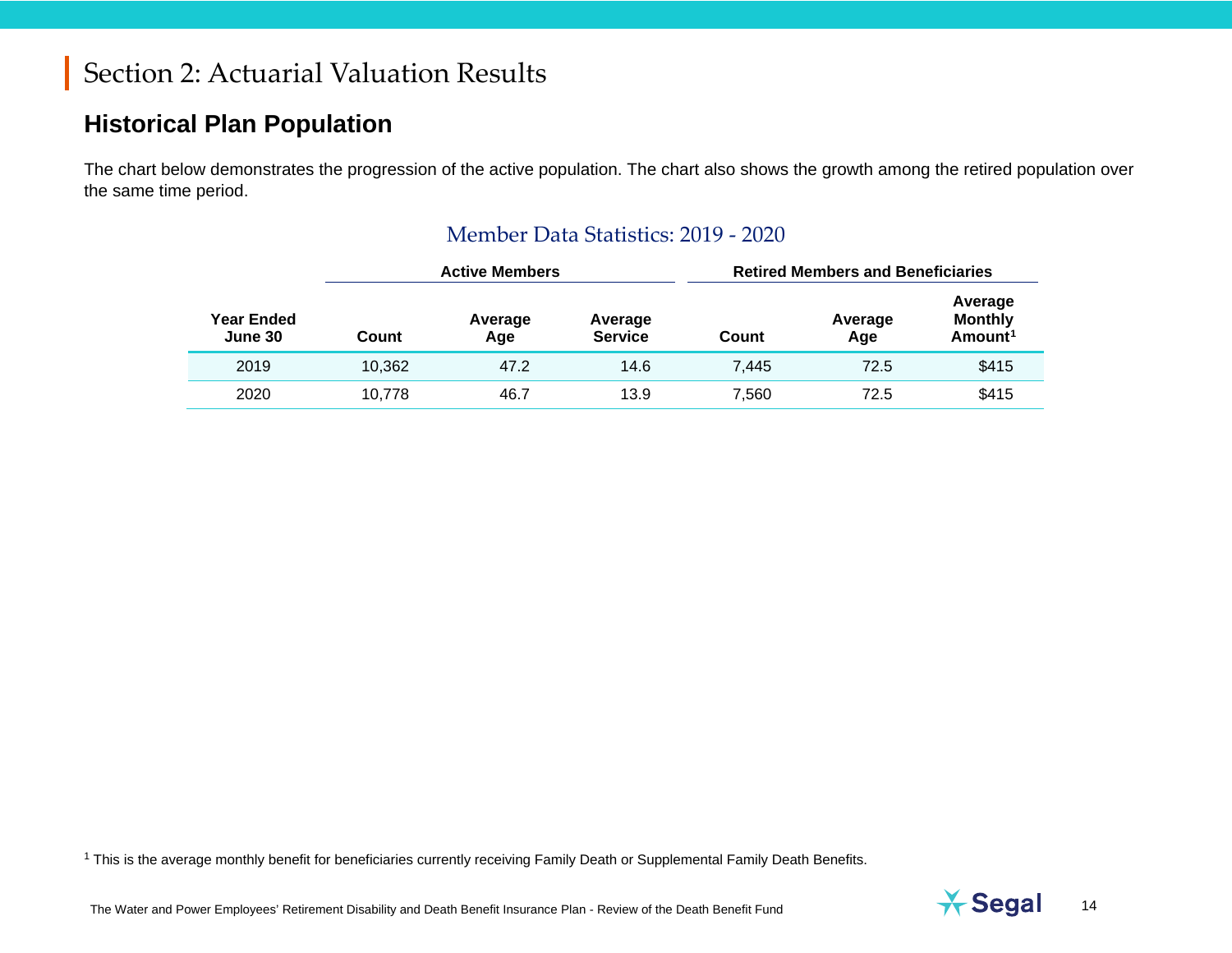#### **B. Financial Information**

Retirement plan funding anticipates that, over the long term, both contributions and investment earnings (less investment fees) will be needed to cover benefit payments. Retirement plan assets change as a result of the net impact of these income and expense components. Additional financial information, including a summary of transactions for the valuation year, is presented in Section 3, Exhibits C, D and E.

It is desirable to have level and predictable plan costs from one year to the next. For this reason, the Board has approved an asset valuation method that gradually adjusts to market value. Under this valuation method, the full value of market fluctuations is not recognized in a single year and, as a result, the valuation asset value and the plan costs are more stable. The amount of the adjustment to recognize market value is treated as income, which may be positive or negative. Realized and unrealized gains and losses are treated equally and, therefore, the sale of assets has no immediate effect on the actuarial value.

#### Allocation of Market Value of Assets as of June 30, 2020

| <b>Estimated Liability for Family Allowances</b>                        | \$3,891,107  |
|-------------------------------------------------------------------------|--------------|
| <b>Contribution Account for Family Allowances</b>                       | 6,904,286    |
| General Reserve                                                         | 21,216,867   |
| <b>Total Reserves and Designated Balances</b>                           | \$32,012,260 |
| Unrealized Appreciation/(Depreciation) in the Fair Value of Investments | 5,352,562    |
| <b>Total Reserves and Designated balances at Fair Value</b>             | \$37,364,822 |

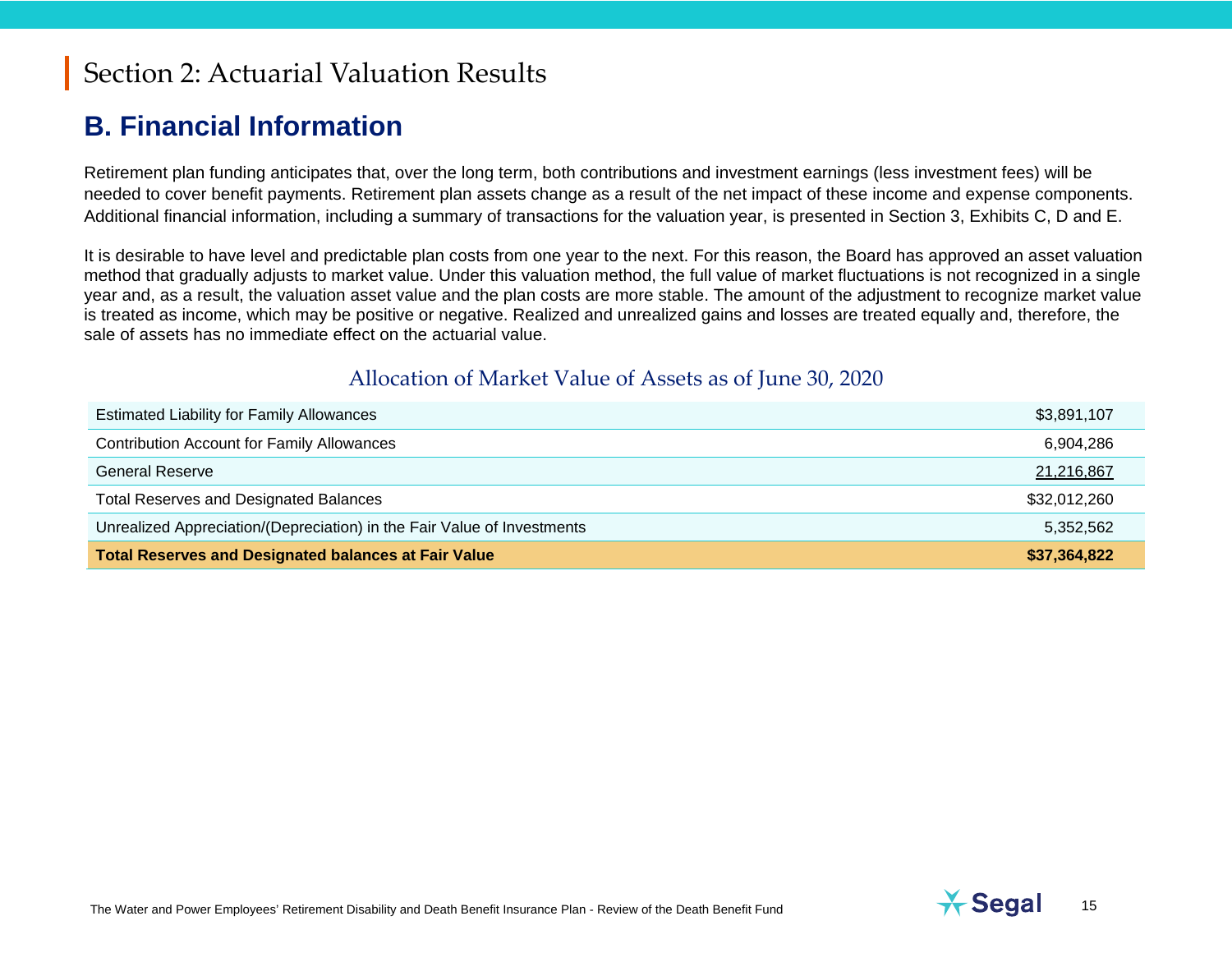#### <span id="page-15-3"></span><span id="page-15-2"></span><span id="page-15-1"></span><span id="page-15-0"></span>Determination of Actuarial Value of Assets for Year Ended June 30, 2020

|              | Market Value of Assets as of June 30, 2020                                    |                                                      |                                                  |                                        |                           | \$37,364,822                           |
|--------------|-------------------------------------------------------------------------------|------------------------------------------------------|--------------------------------------------------|----------------------------------------|---------------------------|----------------------------------------|
|              |                                                                               | <b>Total Actual</b><br><b>Market Return</b><br>(net) | <b>Expected</b><br><b>Market Return</b><br>(net) | Investment <sup>1</sup><br>Gain (Loss) | <b>Deferred</b><br>Factor | <b>Deferred</b><br>Return <sup>2</sup> |
| $\mathbf{2}$ | Calculation of unrecognized return                                            |                                                      |                                                  |                                        |                           |                                        |
| a)           | Year ended June 30, 2019                                                      | N/A                                                  | N/A                                              | N/A                                    | N/A                       | \$0                                    |
| b)           | Year ended June 30, 2020                                                      | \$2,793,526                                          | \$1,109,116                                      | \$1,684,410                            | 80%                       | <u>1,347,528</u>                       |
| $\mathbf{C}$ | Total unrecognized return <sup>3</sup>                                        |                                                      |                                                  |                                        |                           | \$1,347,528                            |
| $\mathbf{3}$ | Actuarial Value of Assets as of June 30, 2020 $(1) - (2c)^4$                  |                                                      |                                                  |                                        |                           | \$36,017,294                           |
| 4            | Actuarial Value of Assets as a percentage of Market Value of Assets (3) / (1) |                                                      |                                                  |                                        |                           | 96.4%                                  |

 $1$  Total return minus expected return on a market value basis. As of June 30, 2019, there are no deferred investment gains/losses as the method was effective with the 2019 valuation on a prospective basis.

<sup>2</sup> Recognition at 20% per year over 5 years.

 $3$  Deferred return as of June 30, 2020 recognized in each of the next four years:

| (a) | Amount recognized during 2020/2021 | \$336,882 |
|-----|------------------------------------|-----------|
|-----|------------------------------------|-----------|

- (b) Amount recognized during 2021/2022 336,882
- (c) Amount recognized during 2022/2023 336,882
- (d) Amount recognized during 2023/2024 336,882
- (e) Total unrecognized return as of June 30, 2020 \$1,347,528

<sup>4</sup> Based on the funding policy most recently adopted by the Retirement Board, effective with the July 1, 2020 valuation, the Actuarial Value of Assets will not be reduced by 1% of the market value of assets as a non-valuation reserve.

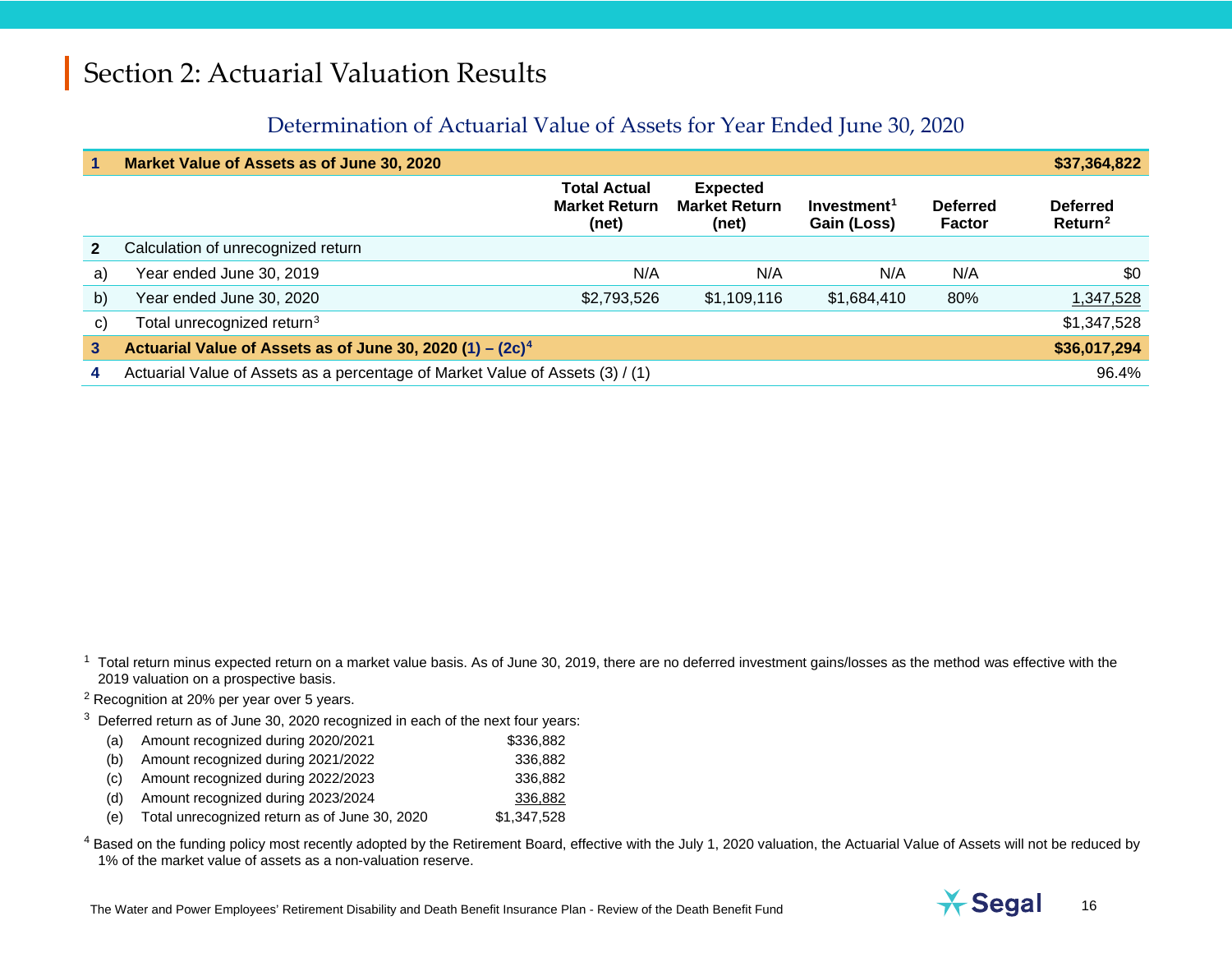#### **Investment Experience**

A major component of projected asset growth is the assumed rate of return. The assumed return should represent the expected long-term rate of return, based on the Fund's investment policy. The rate of return on the Market Value of Assets was 8.82% for the year ended June 30, 2020.

For valuation purposes, the assumed rate of return on the Actuarial Value of Assets was 3.50% for the 2019-2020 plan year (based on the July 1, 2019 valuation). The actual rate of return on an actuarial basis for the 2019-2020 plan year was 4.33%. Since the actual return for the year was greater than the assumed return, the Fund experienced an actuarial gain during the year ended June 30, 2020 with regard to its investments.

|   |                                   | <b>Market Value</b> | <b>Actuarial Value</b> |
|---|-----------------------------------|---------------------|------------------------|
|   | Net investment income             | \$2,793,526         | \$1,360,417            |
|   | Average value of assets           | 31,689,018          | 31,400,951             |
| 3 | Rate of return: $1 \div 2$        | 8.82%               | 4.33%                  |
| 4 | Assumed rate of return            | 3.50%               | 3.50%                  |
| 5 | Expected investment income: 2 x 4 | \$1,109,116         | \$1,099,033            |
| 6 | Actuarial gain/(loss): 1 - 5      | \$1,684,410         | \$261,384              |

#### Investment Experience for Year Ended June 30, 2020

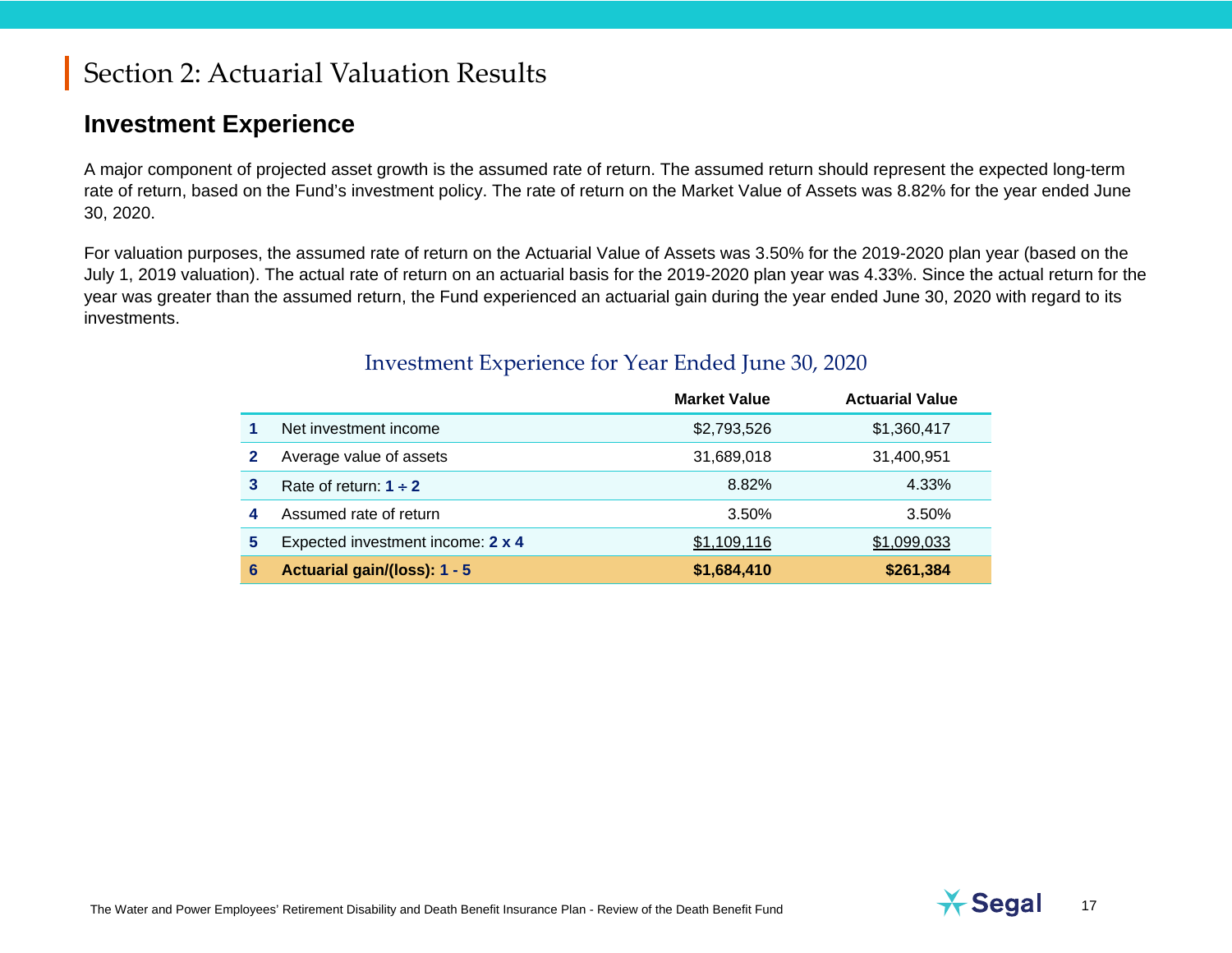#### **C. Development of Unfunded Actuarial Accrued Liability**

#### <span id="page-17-3"></span><span id="page-17-2"></span><span id="page-17-1"></span><span id="page-17-0"></span>Development for Year Ended June 30, 2020

| 1 | Unfunded Actuarial Accrued Liability as beginning of year                              |                 | \$105,738,923 |
|---|----------------------------------------------------------------------------------------|-----------------|---------------|
| 2 | Total Normal cost at beginning of year                                                 |                 | 4,716,844     |
| 3 | Expected employer and employee contributions                                           |                 | $-13,824,948$ |
| 4 | Interest                                                                               |                 |               |
|   | a) For whole year on $1 + 2$                                                           | \$3,865,952     |               |
|   | b) For half year on 3                                                                  | <u>-237,775</u> |               |
|   | c) Total interest                                                                      |                 | 3,628,177     |
| 5 | Expected Unfunded Actuarial Accrued Liability at end of year                           |                 | \$100,258,996 |
| 6 | Changes due to:                                                                        |                 |               |
|   | a) Actual employer contributions less than expected <sup>1</sup>                       | \$135,949       |               |
|   | b) Eliminating the exclusion of 1% market value of assets as non-<br>valuation reserve | $-373,648$      |               |
|   | c) Investment return greater than expected (after smoothing) <sup>2</sup>              | $-261,384$      |               |
|   | d) Method change <sup>3</sup>                                                          | $-1,574,761$    |               |
|   | e) Other experience net gains <sup>4</sup>                                             | $-465,383$      |               |
|   | Total changes                                                                          |                 | $-2,539,227$  |
| 7 | Unfunded actuarial accrued liability at end of year                                    |                 | \$97,719,769  |

<sup>1</sup> The actual employer contributions were less than expected due to actual covered payroll for 2019-2020 lower than the payroll projected in the July 1, 2019 valuation.

 $2$  The actual rate of return on an actuarial basis for the year ended June 30, 2020 is 4.33% compared to the assumed rate of return of 3.50%.

 $3$  We have made a minor refinement to the entry age actuarial cost method calculations as of July 1, 2020. This refinement does not change the present value of future benefits, but it slightly increases the normal cost rate and decreases the actuarial accrued liability, and results in a net increase in the Department contribution rate of 0.01% of payroll.

<sup>4</sup> Includes effect of differences in actual versus expected experience including mortality, disability, termination, and retirement experience.

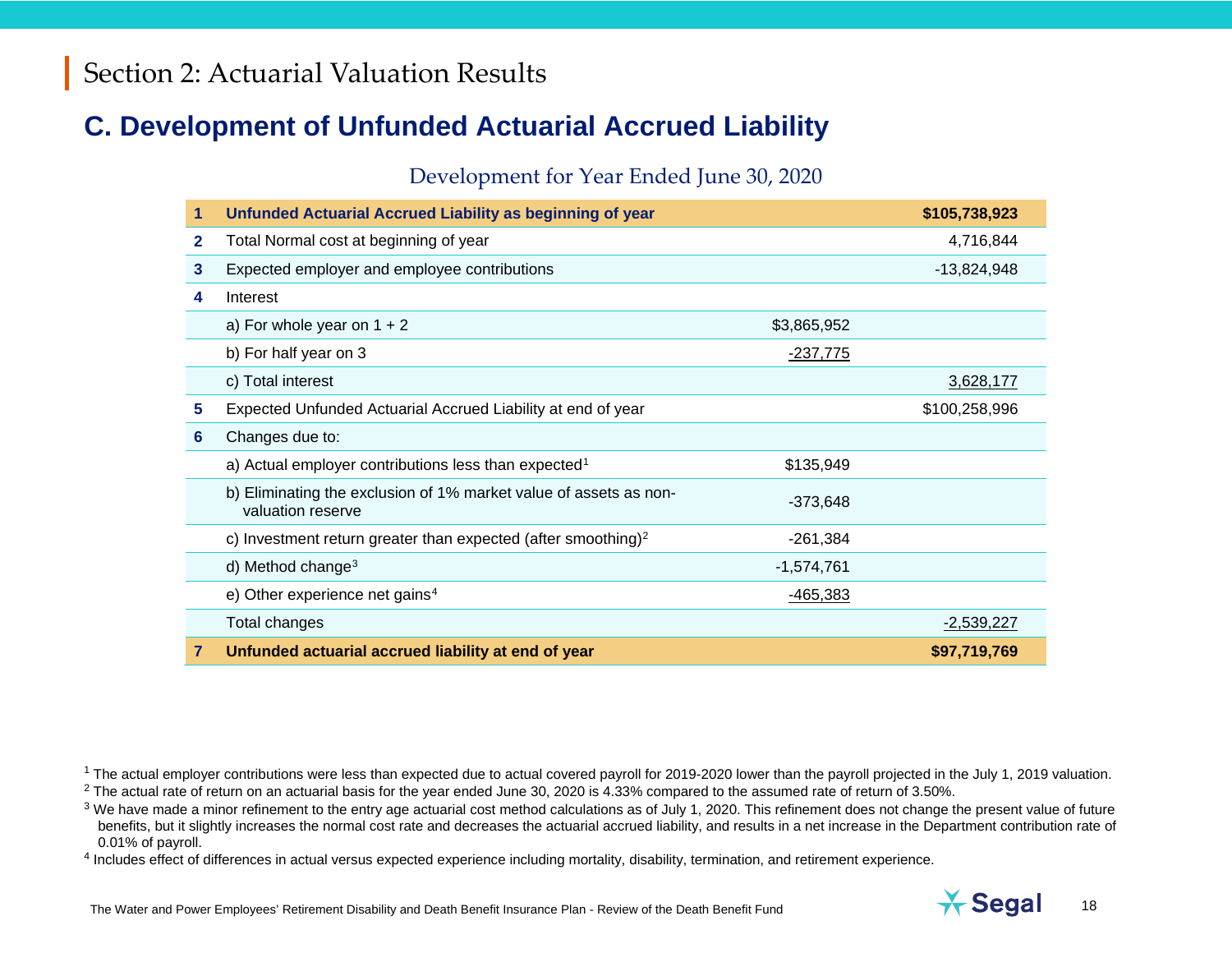## <span id="page-18-0"></span>**D. Required Contribution**

The required contribution is equal to the employer Normal Cost payment and the amortization of the Unfunded Actuarial Accrued Liability. As of July 1, 2020, the recommended employer contribution rate is 1.12% of compensation or \$13.6 million in dollars.

Under the current funding policy, the required contribution rate decreased as a percentage of pay. This was mainly the result of the actuarial gain, eliminating the exclusion of 1% of market value of assets as non-valuation reserve, and the effect of the increases in total payroll on the UAAL amortization rate.

The Board sets the funding policy used to calculate the required contribution based on layered amortization periods. See Section 4, Exhibit I for further details on the elements of the funding policy.

The contribution requirement as of July 1, 2020 is based on the data previously described, the actuarial assumptions and plan provisions described in Section 4, including all changes affecting future costs adopted at the time of the actuarial valuation, actuarial gains and losses, and changes in the actuarial assumptions.

|                |                                                                | 2020            |                                | 2019            |                                |
|----------------|----------------------------------------------------------------|-----------------|--------------------------------|-----------------|--------------------------------|
|                |                                                                | <b>Amount</b>   | % of Projected<br>Compensation | Amount          | % of Projected<br>Compensation |
|                | <b>Total Normal Cost</b>                                       | \$5,040,195     | 0.42%                          | \$4,716,844     | 0.41%                          |
| $\mathbf{2}^-$ | Expected member contributions                                  | $-373,845$      | $-0.03%$                       | $-377,775$      | $-0.03%$                       |
| 3              | Employer Normal Cost: $1 - 2$                                  | \$4,666,350     | 0.39%                          | \$4,339,069     | 0.38%                          |
| 4              | <b>Actuarial Accrued Liability</b>                             | \$133,737,063   |                                | \$134,257,596   |                                |
| 5              | <b>Actuarial Value of Assets</b>                               | 36,017,294      |                                | 28,518,673      |                                |
| 6              | Unfunded Actuarial Accrued Liability: $4 - 5$                  | \$97,719,769    |                                | \$105,738,923   |                                |
|                | Amortization payment on Unfunded Actuarial Accrued Liability   | 8,657,315       | 0.71%                          | 8,870,328       | 0.78%                          |
| 8              | Interest adjustment to middle of year                          | 233,164         | 0.02%                          | 231,165         | 0.02%                          |
| 9              | Total required employer contribution: <sup>1</sup> $3 + 7 + 8$ | 13,556,829      | 1.12%                          | \$13,440,562    | 1.18%                          |
|                | <b>Projected compensation</b>                                  | \$1,211,798,340 |                                | \$1,141,875,615 |                                |

#### Required Employer Contribution for Year Beginning July 1

<sup>1</sup> Contributions are assumed to be paid at the middle of the year.

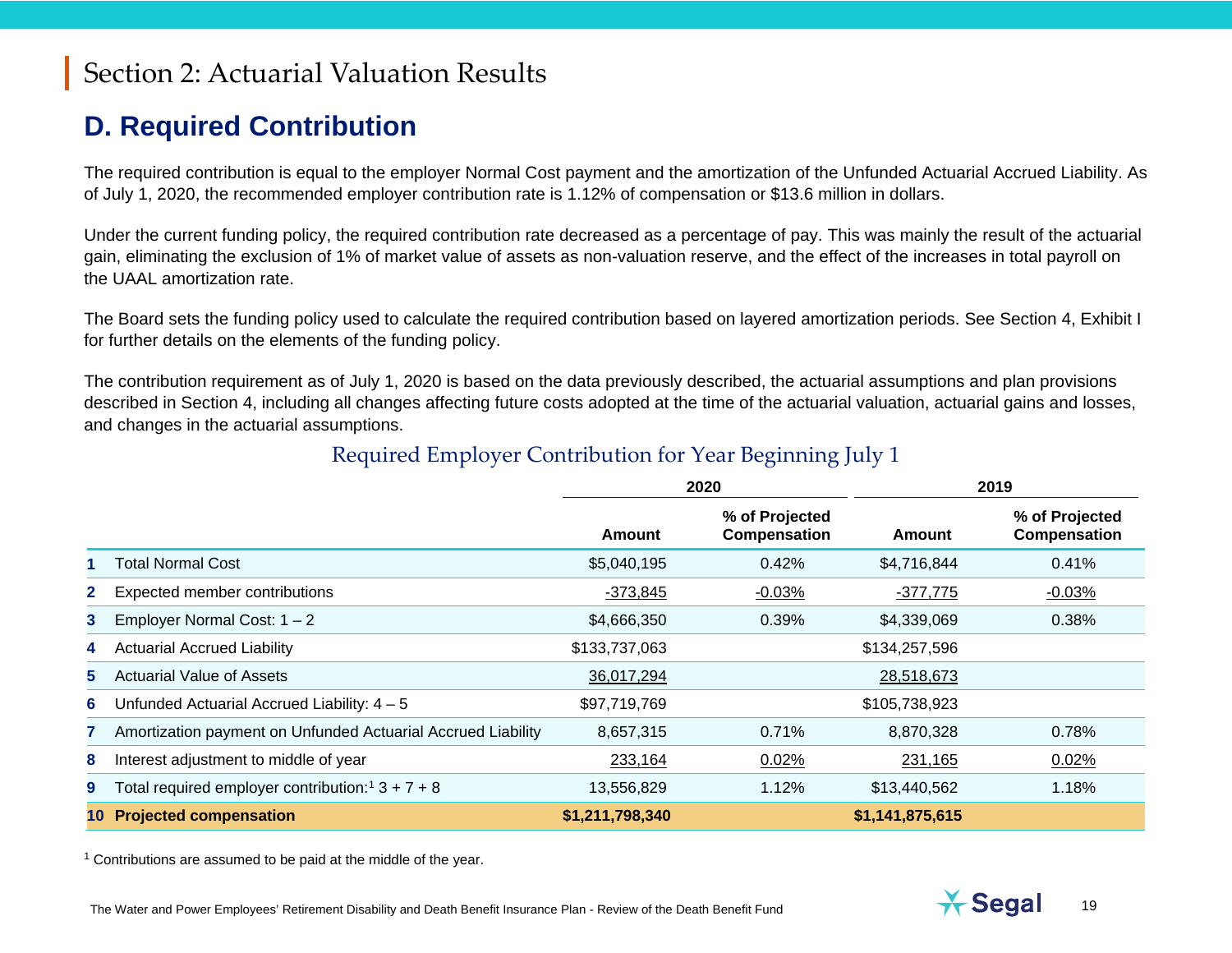#### **Reconciliation of Department's Required Contribution Rate**

The chart below details the changes in the aggregate required employer contribution rate from the prior valuation to the current year's valuation.

#### <span id="page-19-0"></span>Reconciliation of Department's Required Contribution Rate from July 1, 2019 to July 1, 2020

|                                                                  | <b>Contribution Rate</b> |
|------------------------------------------------------------------|--------------------------|
| <b>Aggregate Required Contribution Rate as of July 1, 2019</b>   | 1.18%                    |
| 1. Effect of increase in total payroll on UAAL amortization rate | $-0.05%$                 |
| 2. Effect of other experience net gains <sup>1</sup>             | $-0.01%$                 |
| <b>Total Change</b>                                              | $-0.06\%$                |
| Aggregate Required Contribution Rate as of July 1, 2020          | 1.12%                    |

<sup>1</sup> Includes effect of differences in actual versus expected experience including mortality, disability, termination, and retirement experience as well as a minor refinement to the entry age actuarial cost method calculations. This refinement does not change the present value of future benefits, but it slightly increases the normal cost rate and decreases the actuarial accrued liability, and results in a net increase in the Department contribution rate of 0.01%.

The Water and Power Employees' Retirement Disability and Death Benefit Insurance Plan - Review of the Death Benefit Fund 20<br>The Water and Power Employees' Retirement Disability and Death Benefit Insurance Plan - Review of

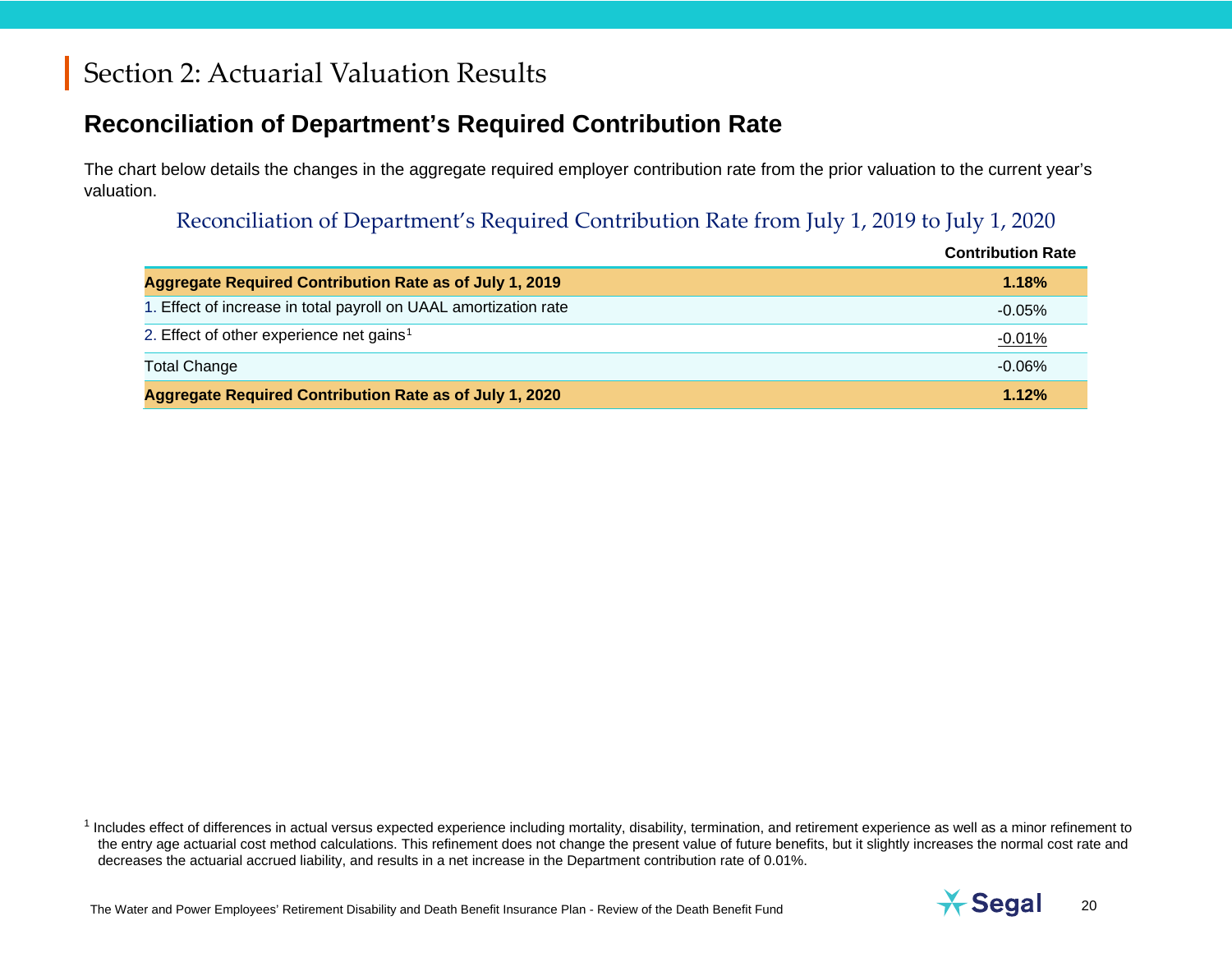#### **E. Funded Status**

A commonly reported piece of information regarding the plan's financial status is the funded ratio. These ratios compare the Market and Actuarial Value of Assets to the Actuarial Accrued Liability of the plan. Higher ratios indicate a relatively well-funded plan while lower ratios may indicate recent changes to actuarial assumptions, funding of the plan below actuarial requirements, poor asset performance, or a variety of other causes.

The funded status measures shown in this valuation are appropriate for assessing the need for or amount of future contributions. However, they are not necessarily appropriate for assessing the sufficiency of plan assets to cover the estimated cost of settling the plan's benefit obligations.

The chart below shows the plan's schedule of funding progress for the last two years.

#### Schedule of Funding Progress for Plan Years Ending June 30, 2019 – 2020

| <b>Actuarial</b><br><b>Valuation</b><br>Date as of<br>July 1 | <b>Actuarial Value</b><br>of Assets<br>(a) | <b>Actuarial</b><br><b>Accrued Liability</b><br>(AAL)<br>(b) | <b>Unfunded AAL</b><br>(UAAL)<br>$(b) - (a)$ | <b>Funded</b><br>Ratio (%)<br>(a) / (b) | Projected<br><b>Covered Payroll</b><br>(c) | UAAL as a<br>Percentage of<br>Projected<br><b>Covered Payroll</b><br>(%)<br>$[(b) - (a)] / (c)$ |
|--------------------------------------------------------------|--------------------------------------------|--------------------------------------------------------------|----------------------------------------------|-----------------------------------------|--------------------------------------------|-------------------------------------------------------------------------------------------------|
| 2019                                                         | \$28,518,673                               | \$134,257,596                                                | \$105,738,923                                | 21.2%                                   | \$1,141,875,615                            | 9.3%                                                                                            |
| 2020                                                         | 36,017,294                                 | 133,737,063                                                  | 97,719,769                                   | 26.9%                                   | 1,211,798,340                              | 8.1%                                                                                            |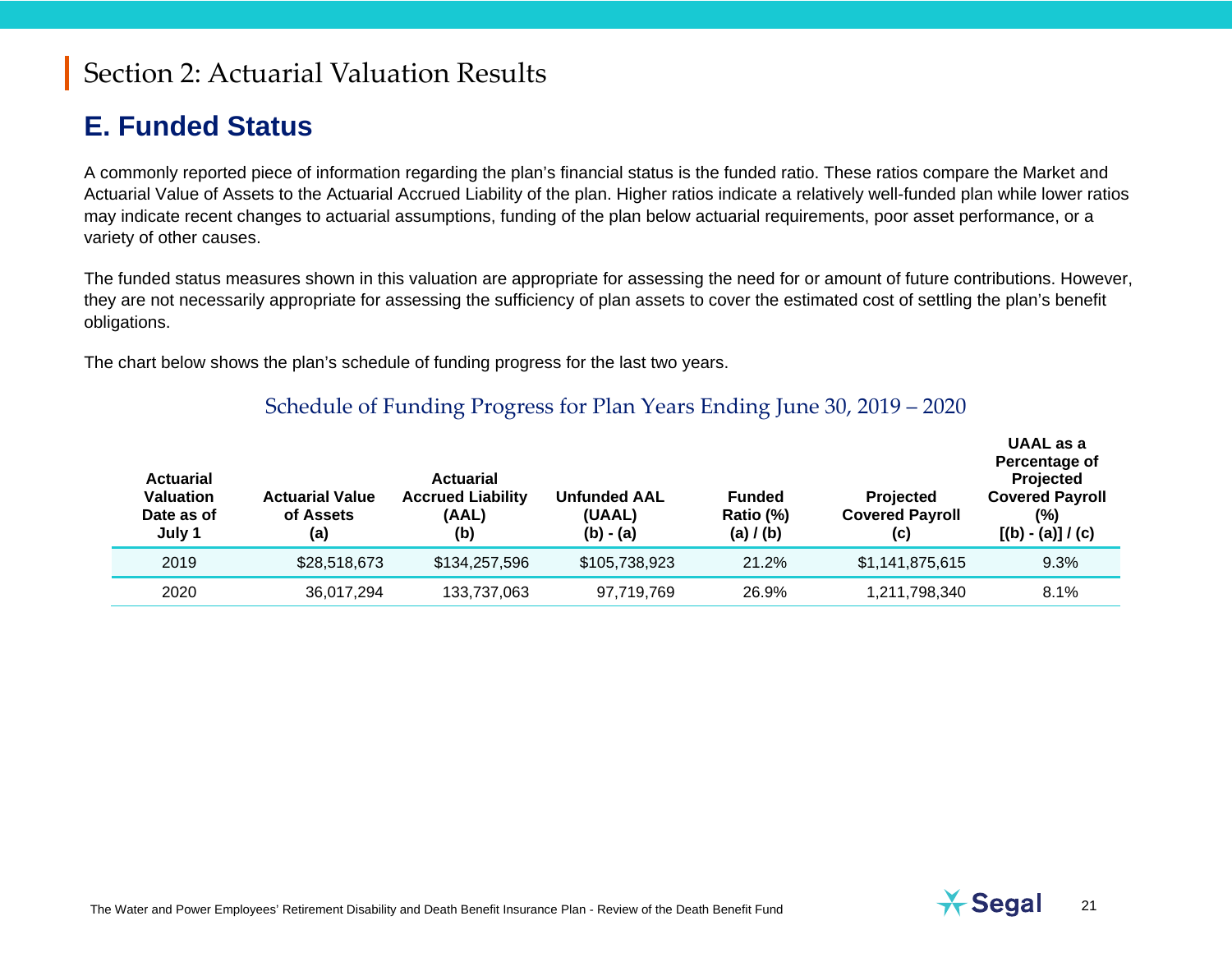#### **F. Actuarial Balance Sheet**

An overview of the plan's funding is given by an Actuarial Balance Sheet. In this approach, the amount and timing of all future payments that will be made by the plan for current participants is determined first. Then these payments are discounted at the valuation interest rate to the date of the valuation, thereby determining the present value, referred to as the Actuarial Present Value of Future Benefits of the plan.

Second, this Actuarial Present Value of Future Benefits is compared to the assets. The "assets" for this purpose include the net amount of assets already accumulated by the plan, the present value of future member contributions, the present value of future employer normal cost contributions, and the present value of future employer amortization payments for the unfunded actuarial accrued liability.

|                                                                              | July 1, 2020  | <b>July 1, 2019</b> |
|------------------------------------------------------------------------------|---------------|---------------------|
| Actuarial Present Value of Future Benefits                                   |               |                     |
| Present value of benefits for retired members and beneficiaries              | \$93,050,267  | \$92,126,194        |
| • Present value of benefits for inactive vested members                      | 4,445,455     | 4,475,153           |
| • Present Value of benefits for active members                               | 99,386,497    | 95,410,017          |
| <b>Total Actuarial Present Value of Future Benefits</b>                      | \$196,882,219 | \$192,011,364       |
| Current and future assets                                                    |               |                     |
| • Total Actuarial Value of Assets                                            | \$36,017,294  | \$28,518,673        |
| • Present value of future normal cost contributions                          | 63,145,156    | 57,753,768          |
| • Present value of future Unfunded Actuarial Accrued Liability contributions | 97,719,769    | 105,738,923         |
| <b>Total of current and future assets</b>                                    | \$196,882,219 | \$192,011,364       |

#### Actuarial Balance Sheet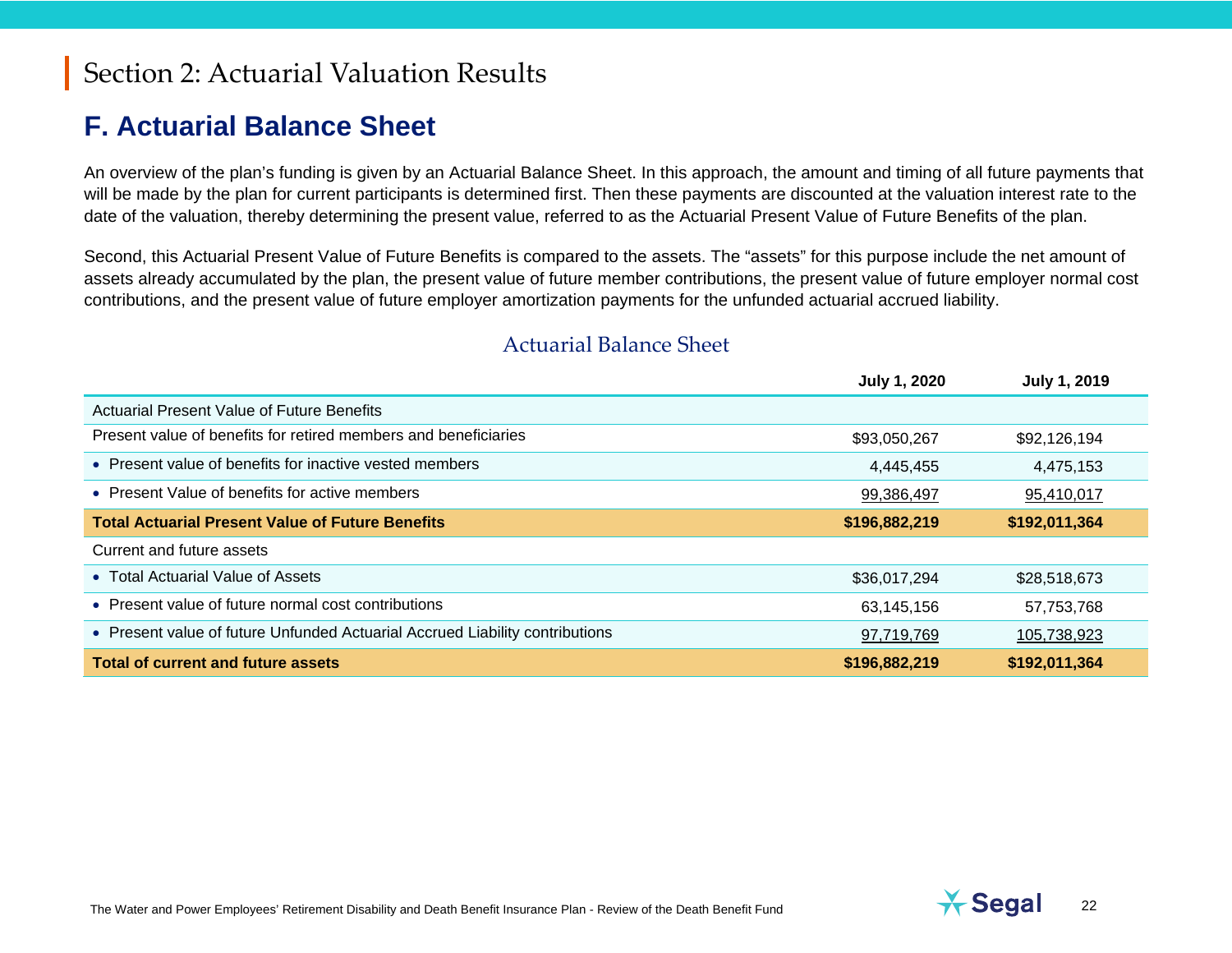#### **G. Risk Assessment**

Since the actuarial valuation results are dependent on a fixed set of assumptions and data as of a specific date, there is risk that emerging results may differ, perhaps significantly, as actual experience is fluid and will not exactly track current assumptions. This potential divergence may have a significant impact on the future financial condition of the plan.

This section does not contain a detailed analysis of the potential range of future measurements, but does include a concise discussion of some of the primary risks that may affect the future financial condition of the Death Benefit Fund. We do not recommend that a more detailed assessment of the risks be performed due to the relatively small liabilities of the death benefits as compared to the main retirement benefits paid by WPERP.

This section provides descriptions and basic assessments of the primary risks that are likely to have an ongoing influence on the financial health of the Death Benefit Fund. Historical trends and maturity measures are shown in Section 2, Subsection L of the July 1, 2020 Actuarial Valuation Report for WPERP.

#### **Risk Assessments**

• Longevity Risk (the risk that mortality experience will be different than expected)

The actuarial valuation includes current life expectancy assumptions and an expectation of future improvement in life expectancy, which are significant assumptions given the relatively long duration of liabilities for pension plans. Emerging plan experience that does not match these expectations will result in increases or decreases in the actuarially determined contribution over time. Because the Death Benefit Fund provides for death benefits payable to surviving spouses and children rather than a retirement annuity such as that paid by the Retirement Plan, members living longer than expected generally results in a decrease in liabilities and contribution rates.

**Other Risks** 

In addition to longevity, the valuation includes a variety of other assumptions that are unlikely to match future experience exactly. Examples of other demographic assumptions include retirement, termination and disability assumptions.

Some plans also carry significant contribution risk, defined as the potential for actual future contributions deviating from expected future contributions. However, the employer has a proven track-record of making the Actuarially Determined Contributions based on the Board's Actuarial Funding Policy, so contribution risk is minimal.

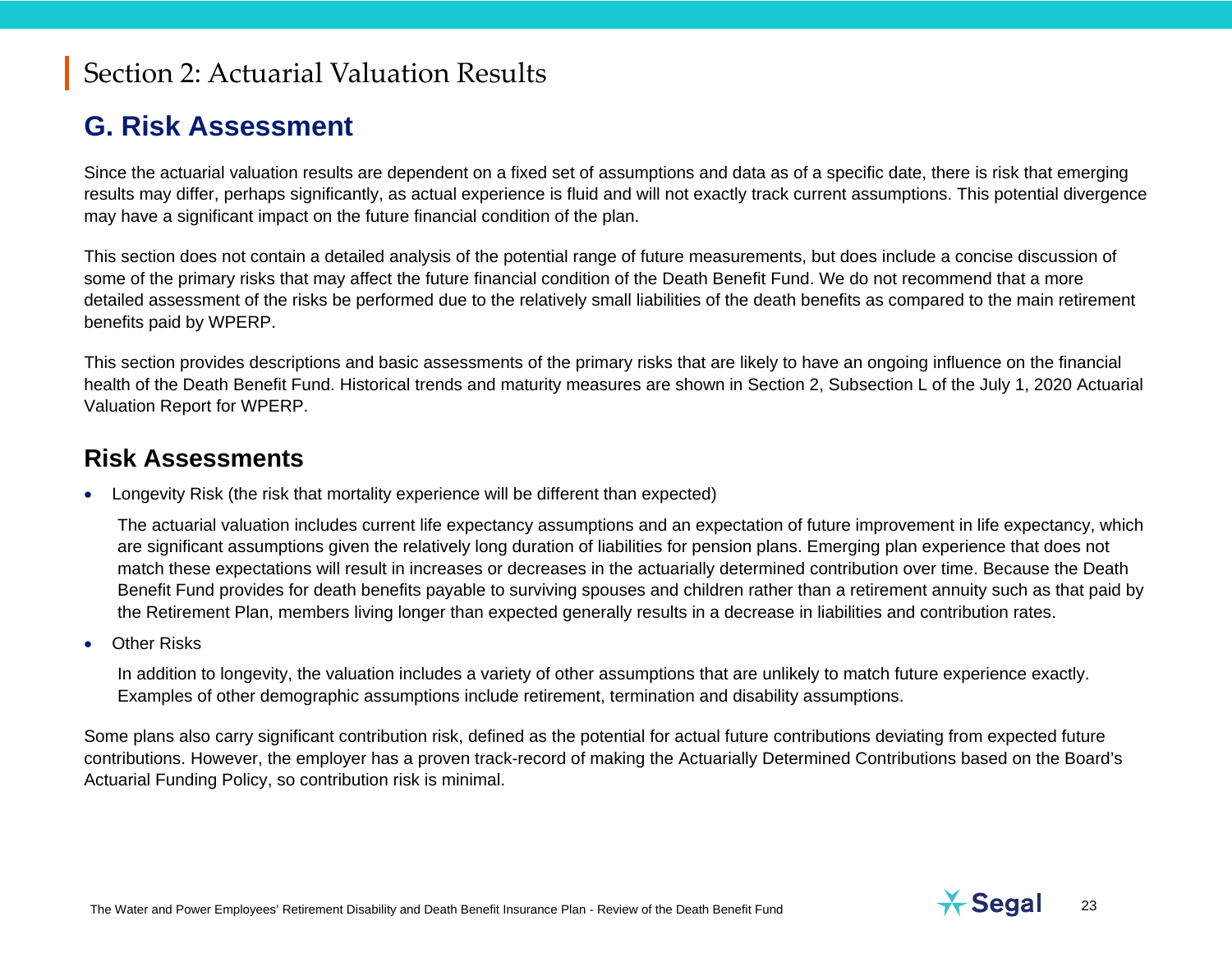#### **Exhibit A: Table of Plan Coverage**

|                                     | <b>Year Ended July 1</b> | <b>Change From Prior</b> |         |
|-------------------------------------|--------------------------|--------------------------|---------|
|                                     | 2020                     | 2019                     | Year    |
| <b>Active members in valuation:</b> |                          |                          |         |
| • Number <sup>1</sup>               | 10,778                   | 10,362                   | 4.0%    |
| • Average age                       | 46.7                     | 47.2                     | $-0.5$  |
| • Average years of service          | 13.9                     | 14.6                     | $-0.7$  |
| • Total projected compensation      | \$1,211,798,340          | \$1,141,875,615          | 6.1%    |
| • Average projected compensation    | \$112,433                | \$110,198                | 2.0%    |
| Inactive vested members:            |                          |                          |         |
| Number <sup>2</sup>                 | 619                      | 630                      | $-1.7%$ |
| Average Age                         | 55.3                     | 55.0                     | 0.3     |
| <b>Retired members:</b>             |                          |                          |         |
| • Number in pay status $3$          | 7,472                    | 7,355                    | 1.6%    |
| • Average age                       | 72.9                     | 72.9                     | 0.0     |
| <b>Beneficiaries:</b>               |                          |                          |         |
| • Number in pay status $4$          | 88                       | 90                       | $-2.2%$ |
| • Average age                       | 37.5                     | 36.4                     | 1.1     |
| • Average monthly benefit           | \$415                    | \$415                    | 0.0%    |

<span id="page-23-3"></span><span id="page-23-2"></span><span id="page-23-1"></span><span id="page-23-0"></span>Total Plan

<sup>1</sup> Includes 1,524 and 1,789 active members who have Supplemental Family Death Benefit (SFDB) coverage for 2020 and 2019, respectively.



<sup>&</sup>lt;sup>2</sup> Includes members receiving Permanent Total Disability (PTD) benefits. Excludes terminated members with less than five years of service who are not eligible for death benefits.

<sup>3</sup> Includes 163 and 151 retired members who have SFDB coverage for 2020 and 2019, respectively.

<sup>4</sup> Receiving Family Death or Supplemental Family Death benefits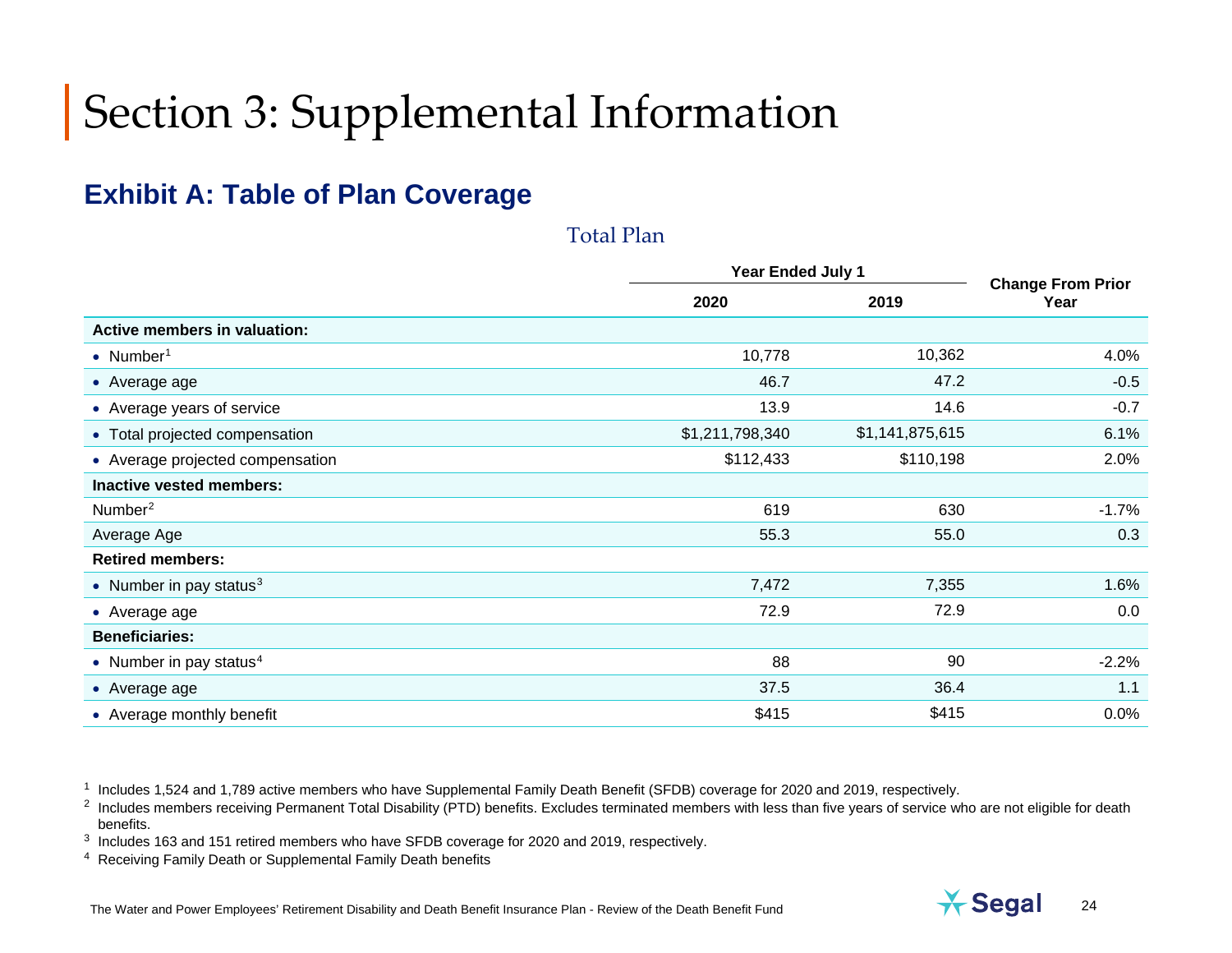#### **Exhibit B: Members in Active Service as of July 1, 2020 by Age, Years of Service, and Average Projected Compensation**

|              |              |                |                          |                          | <b>Years of Service</b> |                |                          |               |                          |                      |
|--------------|--------------|----------------|--------------------------|--------------------------|-------------------------|----------------|--------------------------|---------------|--------------------------|----------------------|
| Age          | <b>Total</b> | $0 - 4$        | $5 - 9$                  | $10 - 14$                | $15 - 19$               | $20 - 24$      | $25 - 29$                | $30 - 34$     | $35 - 39$                | <b>40 &amp; over</b> |
| Under 25     | 167          | 167            | $\overline{\phantom{a}}$ | $\overline{\phantom{a}}$ | --                      | --             | $- -$                    | --            | $\overline{\phantom{a}}$ |                      |
|              | \$94,449     | \$94,449       | $\overline{\phantom{a}}$ | $- -$                    | $- -$                   | --             | --                       | --            | $\overline{\phantom{a}}$ |                      |
| $25 - 29$    | 752          | 672            | 79                       |                          | ۰.                      | --             | $\overline{\phantom{a}}$ | --            | $\overline{\phantom{a}}$ |                      |
|              | 101,247      | 97,978         | \$128,508                | \$143,796                | ۰.                      | --             | ۰.                       | --            | --                       |                      |
| $30 - 34$    | 1,082        | 764            | 231                      | 85                       | $\overline{2}$          |                | --                       | $\frac{1}{2}$ | $\overline{\phantom{a}}$ |                      |
|              | 102,846      | 94,256         | 118,674                  | 136,952                  | \$106,773               |                | ۰.                       | --            | --                       |                      |
| $35 - 39$    | 1,342        | 669            | 256                      | 302                      | 108                     | $\overline{7}$ | $\overline{\phantom{a}}$ | --            | $\overline{\phantom{a}}$ |                      |
|              | 109,590      | 94,244         | 113,601                  | 131,095                  | 133,260                 | \$136,560      | н.                       | --            | $\overline{\phantom{a}}$ |                      |
| $40 - 44$    | 1,431        | 511            | 204                      | 287                      | 321                     | 106            | $\overline{2}$           | --            | $\overline{\phantom{a}}$ |                      |
|              | 111,026      | 92,429         | 107,824                  | 120,394                  | 129,376                 | 125,610        | \$126,968                | --            | --                       |                      |
| $45 - 49$    | 1,418        | 367            | 152                      | 249                      | 312                     | 278            | 54                       | 6             | --                       |                      |
|              | 112,268      | 96,248         | 104,333                  | 113,362                  | 120,984                 | 120,051        | 145,887                  | \$131,422     | --                       |                      |
| $50 - 54$    | 1,669        | 255            | 131                      | 182                      | 274                     | 259            | 258                      | 300           | 10                       |                      |
|              | 118,533      | 94,925         | 105,679                  | 111,350                  | 111,002                 | 118,393        | 141,102                  | 135,809       | \$129,038                |                      |
| $55 - 59$    | 1,537        | 151            | 83                       | 138                      | 206                     | 180            | 211                      | 417           | 144                      | $\overline{7}$       |
|              | 122,296      | 99,634         | 102,851                  | 113,715                  | 109,086                 | 113,620        | 131,013                  | 136,743       | 139,382                  | \$147,969            |
| $60 - 64$    | 916          | 54             | 43                       | 90                       | 118                     | 115            | 130                      | 194           | 145                      | 27                   |
|              | 116,915      | 100,718        | 110,688                  | 104,173                  | 108,441                 | 112,025        | 120,239                  | 122,102       | 130,790                  | 131,787              |
| $65 - 69$    | 352          | 15             | 12                       | 42                       | 55                      | 55             | 39                       | 66            | 37                       | 31                   |
|              | 109,297      | 102,318        | 97,652                   | 104,432                  | 100,347                 | 101,060        | 111,313                  | 119,973       | 113,739                  | 123,695              |
| 70 & over    | 112          | $\overline{4}$ | 2                        | 9                        | 19                      | 12             | 15                       | 17            | 16                       | 18                   |
|              | 108,001      | 63,141         | 69,715                   | 86,122                   | 103,641                 | 100,971        | 113,739                  | 105,581       | 126,838                  | 123,215              |
| <b>Total</b> | 10,778       | 3,629          | 1,193                    | 1,385                    | 1,415                   | 1,012          | 709                      | 1,000         | 352                      | 83                   |
|              | \$112,433    | \$95,262       | \$111,445                | \$118,881                | \$118,059               | \$117,009      | \$132,381                | \$131,954     | \$132,283                | \$128,270            |

#### Total Plan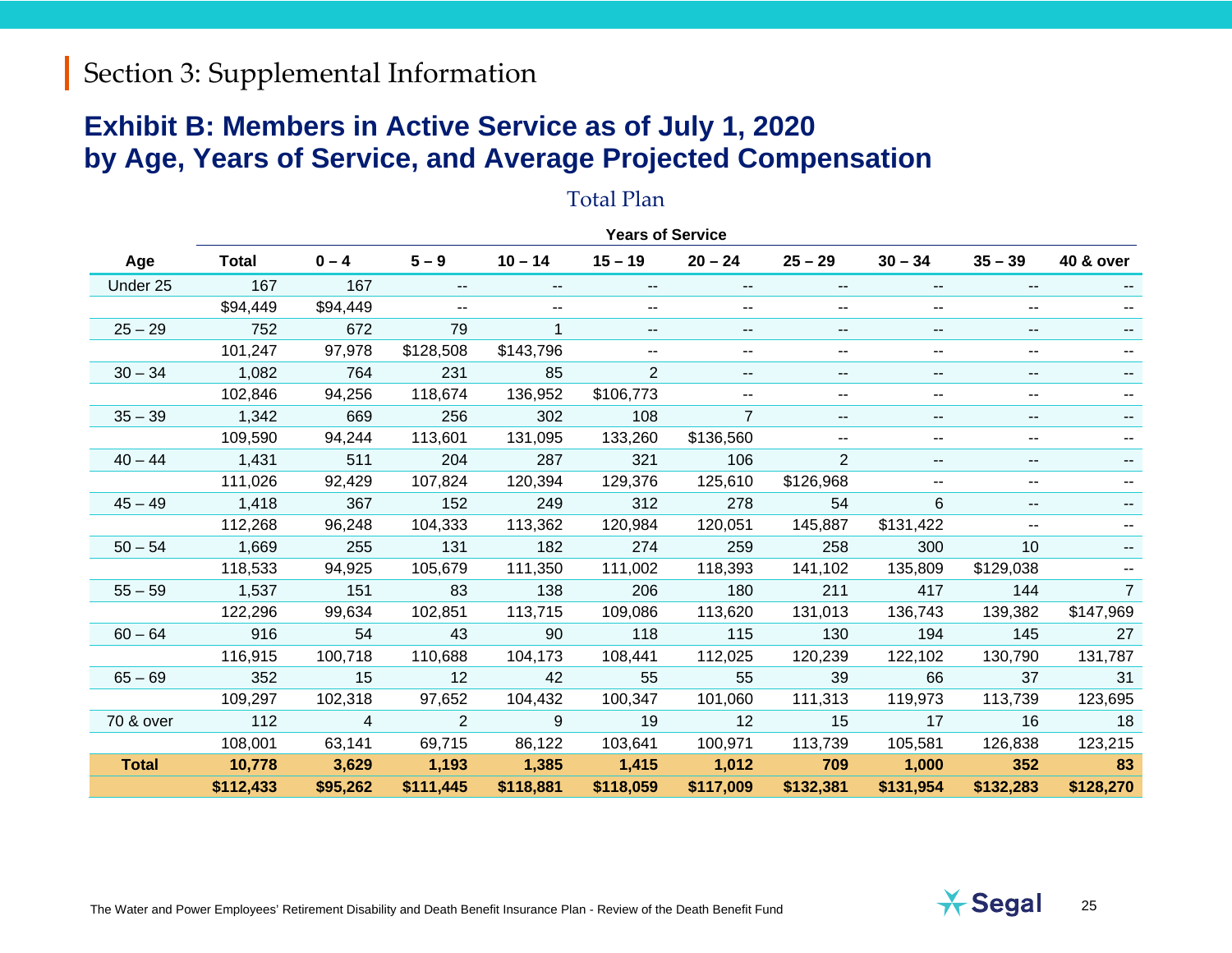#### <span id="page-25-0"></span>**Exhibit C: Summary Statement of Income and Expenses on a Market Value Basis**

|                                                         | Year Ended June 30, 2020 |               | Year Ended June 30, 2019 |               |
|---------------------------------------------------------|--------------------------|---------------|--------------------------|---------------|
| Net assets at market value at the beginning of the year |                          | \$28,806,740  |                          | \$27,210,220  |
| <b>Department of Water &amp; Power Contributions:</b>   |                          |               |                          |               |
| • Death Benefit <sup>1</sup>                            | \$13,299,775             |               | \$0                      |               |
| • Active members                                        | 0                        |               | 2,110,835                |               |
| • Retired members (non-contributing)                    | 0                        |               | 4,963,513                |               |
| • Family death benefit                                  | 0                        |               | 185,607                  |               |
| • Administrative expenses                               | 1,609,109                |               | 1,517,626                |               |
| Net department contribution income                      |                          | \$14,908,884  |                          | \$8,777,581   |
| <b>Contributions from Members:</b>                      |                          |               |                          |               |
| • Insured lives' death benefit                          | \$271,564                |               | \$252,939                |               |
| • Supplemental family death benefits                    | 113,329                  |               | 105,134                  |               |
| Net members' contribution                               |                          | \$384,893     |                          | \$358,073     |
| <b>Investment Income:</b>                               |                          |               |                          |               |
| • Net appreciation in fair value of investments         | \$1,942,508              |               | \$1,346,590              |               |
| • Investment income                                     | 889,541                  |               | 981,308                  |               |
| • Less investment expense                               | (38, 523)                |               | (35,099)                 |               |
| Net investment income                                   |                          | \$2,793,526   |                          | \$2,292,799   |
| Total income available for benefits:                    |                          | \$18,087,303  |                          | \$11,428,453  |
| Less benefit payments and administrative expense:       |                          |               |                          |               |
| • Death benefit (active/retired members)                | \$(7,368,268)            |               | \$(7,685,403)            |               |
| • Family allowances                                     | (554, 424)               |               | (546, 650)               |               |
| • Administrative expense                                | (1,606,529)              |               | (1,599,880)              |               |
| Total payments                                          |                          | \$(9,529,221) |                          | \$(9,831,933) |
| Change in net assets at market value                    |                          | \$8,558,082   |                          | \$1,596,520   |
| Net assets at market value at the end of the year       |                          | \$37,364,822  |                          | \$28,806,740  |

Note: Results may be slightly off due to rounding.

 $1$  Effective with the July 1, 2019 valuation (which determined the contribution requirement for 2019-2020), Department contributions for the various death benefit categories are determined on a combined basis.

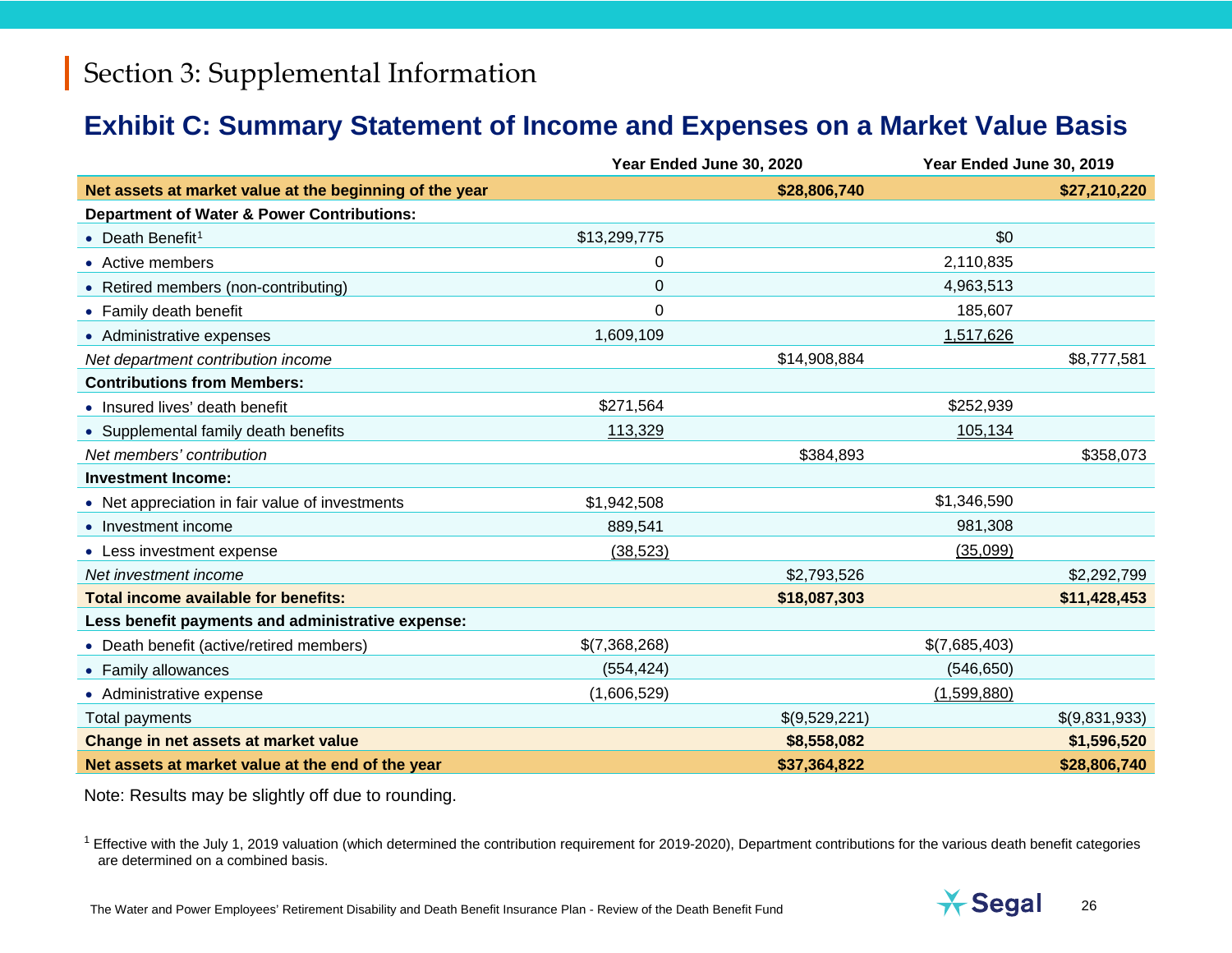## **Exhibit D: Summary Statement of Plan Assets**

|                                         | <b>Year Ended</b><br>June 30, 2020 |              | <b>Year Ended</b><br>June 30, 2019 |              |
|-----------------------------------------|------------------------------------|--------------|------------------------------------|--------------|
| Cash equivalents                        |                                    | \$1,902,557  |                                    | \$994,997    |
| <b>Accounts receivable:</b>             |                                    |              |                                    |              |
| Department of Water and Power           | \$3,263,520                        |              | \$1,505,548                        |              |
| Accrued investment income               | 77,712                             |              | 86,518                             |              |
| <b>Others</b>                           | 20,044                             |              | 20,044                             |              |
| Total accounts receivable               |                                    | \$3,361,276  |                                    | \$1,612,110  |
| Investments:                            |                                    |              |                                    |              |
| • Fixed income                          | \$37,023,700                       |              | \$30,896,023                       |              |
| • Short-term investments                | 259,090                            |              | \$254,304                          |              |
| Total investments at market value       |                                    | \$37,282,790 |                                    | \$31,150,327 |
| Other assets                            |                                    | \$0          |                                    | \$0          |
| <b>Total assets</b>                     |                                    | \$42,546,623 |                                    | \$33,757,434 |
| <b>Accounts payable:</b>                |                                    |              |                                    |              |
| Pending investment purchases            | \$77,601                           |              | \$85,993                           |              |
| Other                                   | 719,130                            |              | 776,220                            |              |
| Death claims in process - insured lives | 4,385,070                          |              | 4,088,481                          |              |
| <b>Total liability</b>                  |                                    | \$5,181,801  |                                    | \$4,950,694  |
| Net assets at market value              |                                    | \$37,364,822 |                                    | \$28,806,740 |
| Net assets at actuarial value           |                                    | \$36,017,294 |                                    | \$28,518,673 |

Note: Results may be slightly off due to rounding.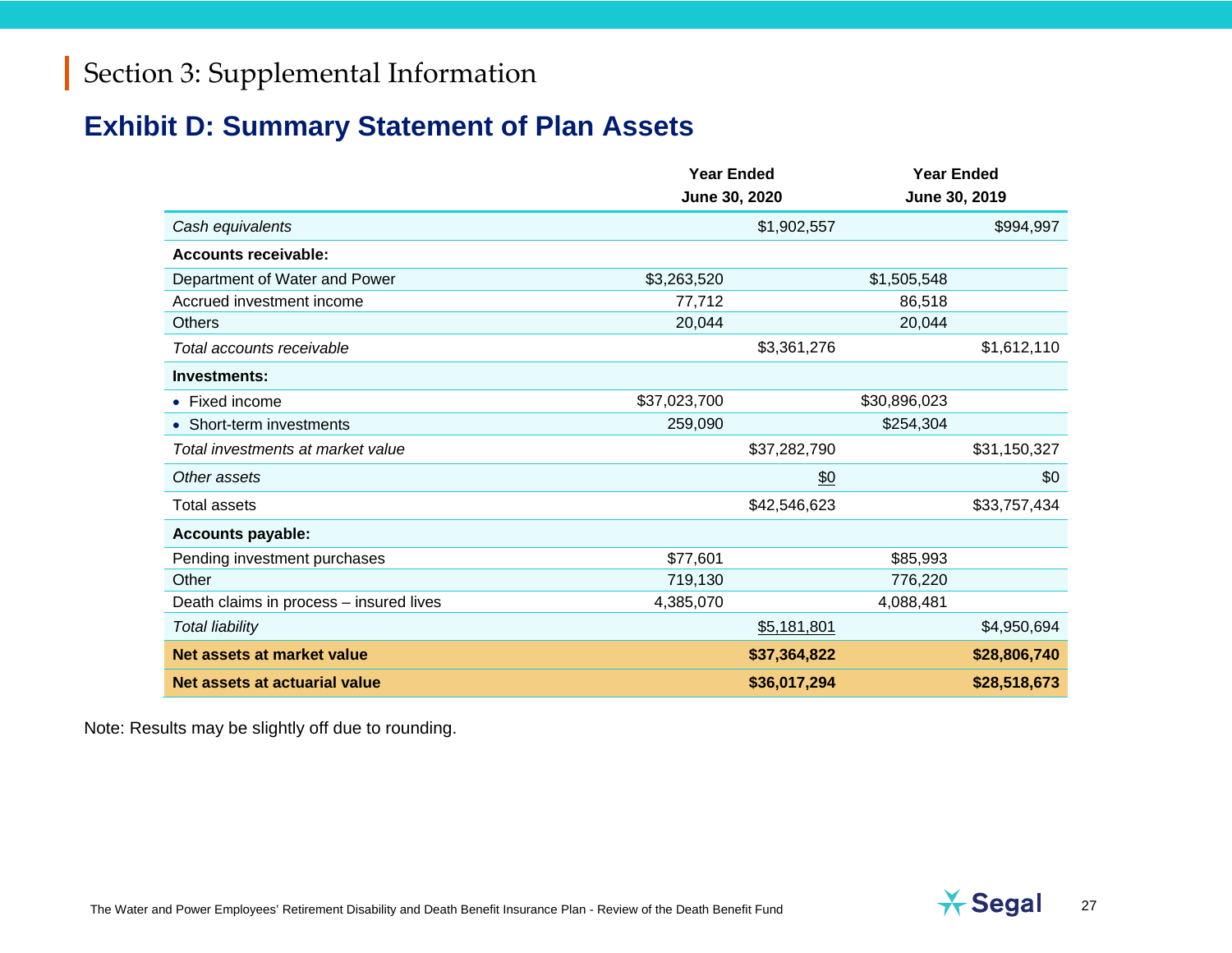#### **Exhibit E: Development of the Fund through June 30, 2020**

| Year Ended<br>June 30 | <b>Market Value of</b><br>Assets at<br><b>Beginning of</b><br>Year | <b>Employer</b><br><b>Contributions</b> | Member<br><b>Contributions</b> | <b>Administrative</b><br><b>Expenses</b> | Net Investment<br><b>Return</b> | <b>Benefit</b><br><b>Payments</b> | <b>Market</b><br>Value of<br>Assets at<br><b>Year-End</b> |
|-----------------------|--------------------------------------------------------------------|-----------------------------------------|--------------------------------|------------------------------------------|---------------------------------|-----------------------------------|-----------------------------------------------------------|
| 2019                  | \$27,210,220                                                       | \$8,777,581                             | \$358,073                      | \$1,599,880                              | \$2,292,799                     | \$8,232,053                       | \$28,806,740                                              |
| 2020                  | 28,806,740                                                         | 14.908.884                              | 384.893                        | ,606,529                                 | 2,793,526                       | 7.922.692                         | 37.364.822                                                |



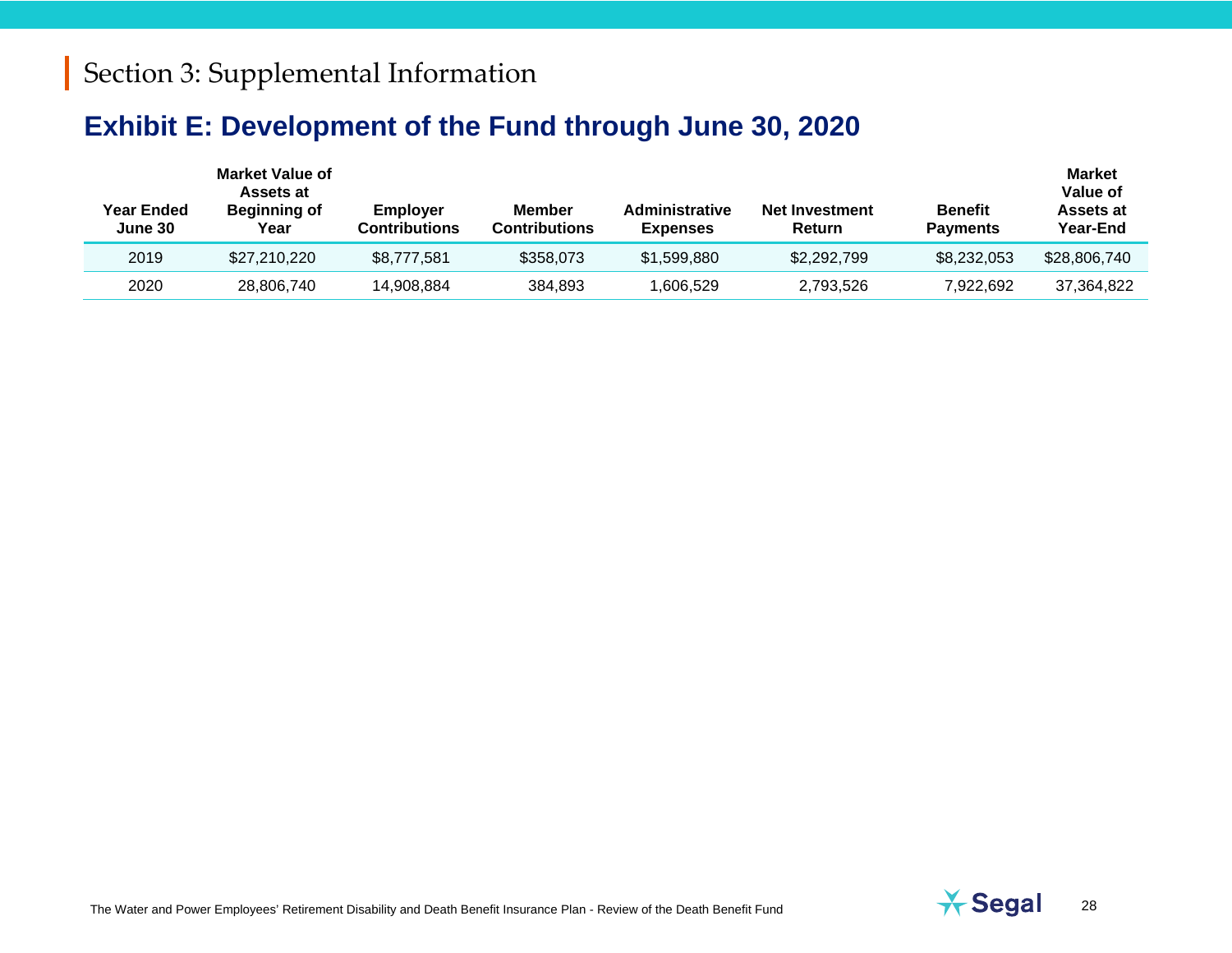## <span id="page-28-1"></span><span id="page-28-0"></span>**Exhibit F: Table of Amortization Bases**

| <b>Type</b>                   | Date<br><b>Established</b> | <b>Initial</b><br>Amount | <b>Initial</b><br><b>Period</b> | Outstanding<br><b>Balance</b> | Years<br>Remaining | Annual<br>Payment <sup>1</sup> |
|-------------------------------|----------------------------|--------------------------|---------------------------------|-------------------------------|--------------------|--------------------------------|
| Initial Amortization          | July 1, 2019               | \$117,442,917            | 15                              | \$111,356,430                 | 14                 | \$9,852,164                    |
| <b>Assumption Changes</b>     | July 1, 2019               | (11,703,994)             | 15                              | (11,097,434)                  | 14                 | (981, 836)                     |
| <b>Actuarial Gain</b>         | July 1, 2020               | (2, 165, 579)            | 15                              | (2, 165, 579)                 | 15                 | (181, 668)                     |
| <b>Funding Policy Changes</b> | July 1, 2020               | (373, 648)               | 15                              | (373, 648)                    | 15                 | (31, 345)                      |
| <b>Total</b>                  |                            |                          |                                 | \$97,719,769                  |                    | \$8,657,315                    |

 $1$  Level dollar amount as of beginning of year.

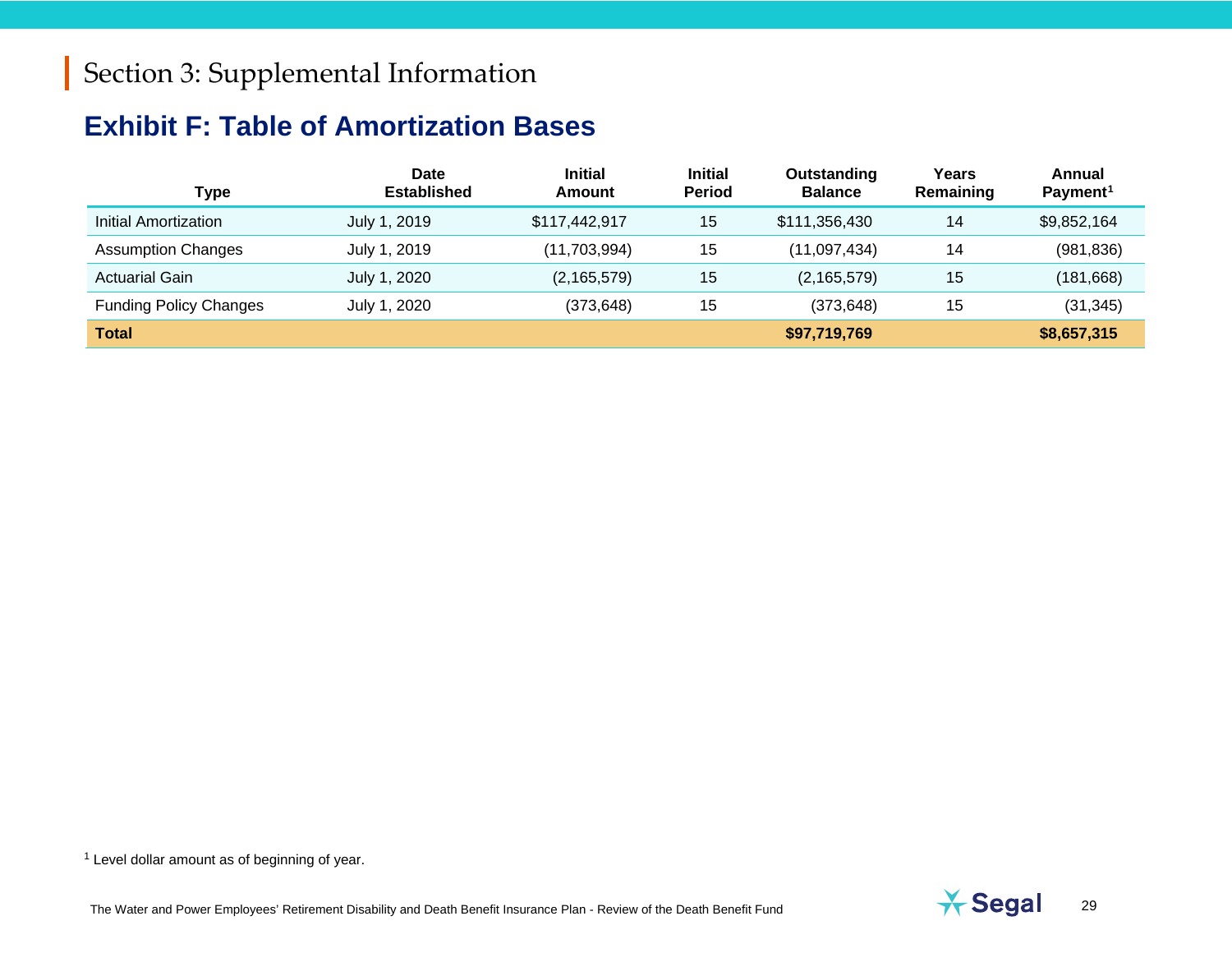#### **Exhibit G: Projection of UAAL Balances and Payments**



Outstanding Balance of \$97.7 Million in Net UAAL as of July 1, 2020

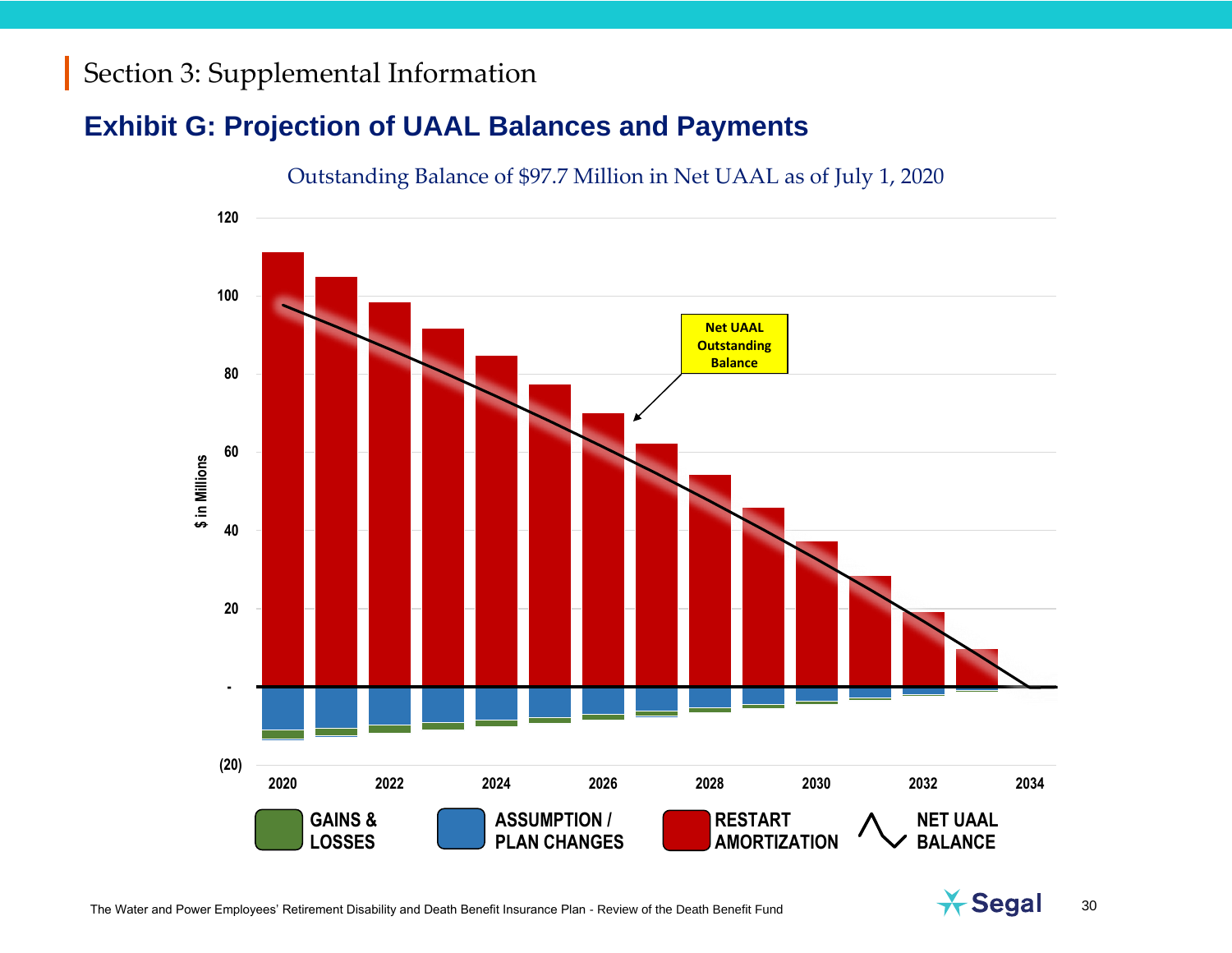## **Exhibit G: Projection of UAAL Balances and Payments (Continued)**

#### Annual Payments Required to Amortize \$97.7 Million in Net UAAL as of July 1, 2020



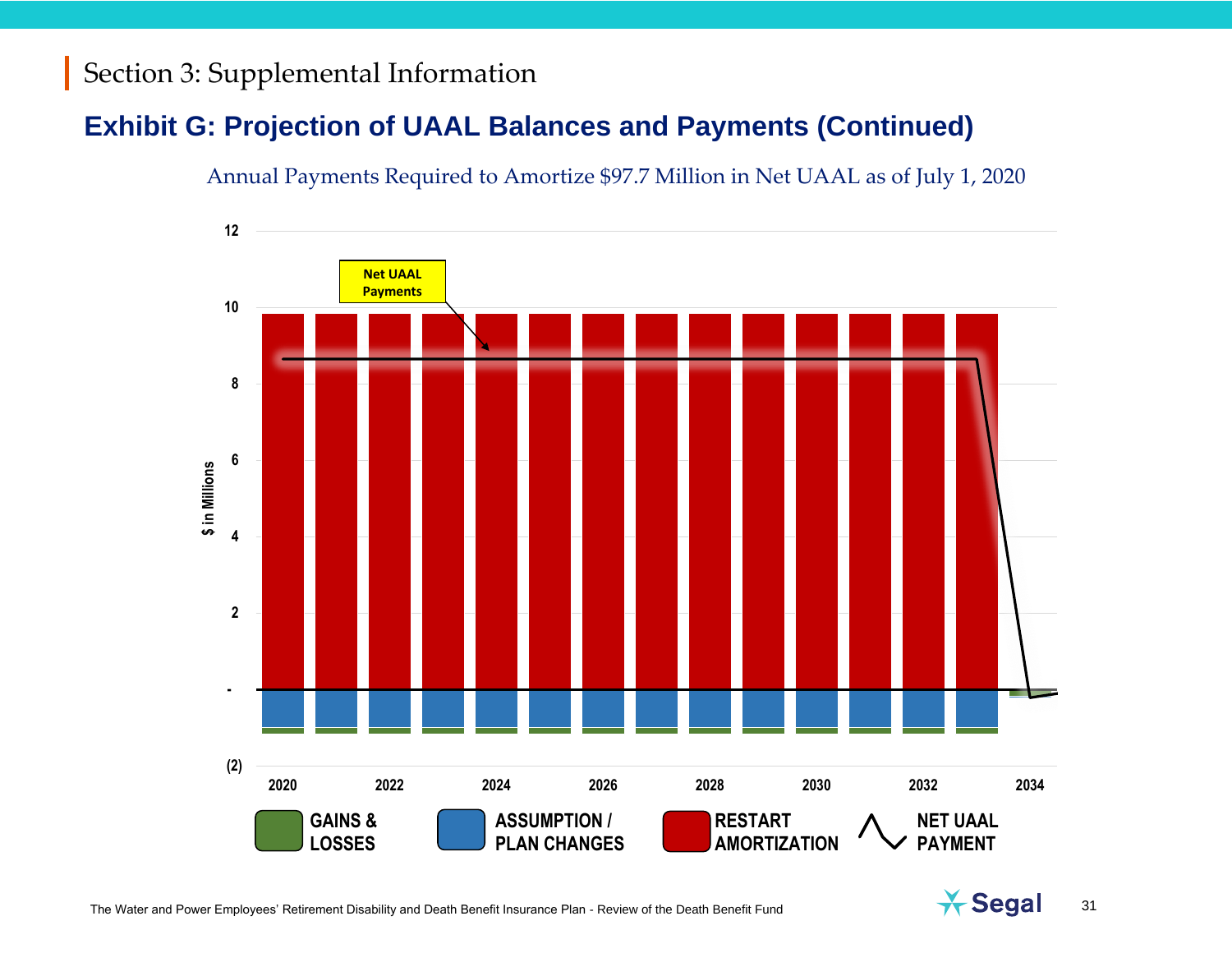#### **Exhibit H: Definition of Pension Terms**

The following list defines certain technical terms for the convenience of the reader:

| <b>Actuarial Accrued Liability for Actives:</b>                                | The equivalent of the accumulated normal costs allocated to the years before the valuation date.                                                                                                                                                                                                                                                                                                                                                                                                                                                                                                                                                                                                                                                                                                                                                                    |
|--------------------------------------------------------------------------------|---------------------------------------------------------------------------------------------------------------------------------------------------------------------------------------------------------------------------------------------------------------------------------------------------------------------------------------------------------------------------------------------------------------------------------------------------------------------------------------------------------------------------------------------------------------------------------------------------------------------------------------------------------------------------------------------------------------------------------------------------------------------------------------------------------------------------------------------------------------------|
| <b>Actuarial Accrued Liability for Pensioners and</b><br><b>Beneficiaries:</b> | Actuarial Present Value of lifetime benefits to existing pensioners and beneficiaries. This sum<br>takes account of life expectancies appropriate to the ages of the annuitants and the interest that<br>the sum is expected to earn before it is entirely paid out in benefits.                                                                                                                                                                                                                                                                                                                                                                                                                                                                                                                                                                                    |
| <b>Actuarial Cost Method:</b>                                                  | A procedure allocating the Actuarial Present Value of Future Benefits to various time periods; a<br>method used to determine the Normal Cost and the Actuarial Accrued Liability that are used to<br>determine the actuarially determined contribution.                                                                                                                                                                                                                                                                                                                                                                                                                                                                                                                                                                                                             |
| <b>Actuarial Gain or Loss:</b>                                                 | A measure of the difference between actual experience and that expected based upon a set of<br>Actuarial Assumptions, during the period between two Actuarial Valuation dates. To the extent that<br>actual experience differs from that assumed, Actuarial Accrued Liabilities emerge which may be<br>the same as forecasted, or may be larger or smaller than projected. Actuarial gains are due to<br>favorable experience, e.g., assets earn more than projected, salary increases are less than<br>assumed, members retire later than assumed, etc. Favorable experience means actual results<br>produce actuarial liabilities not as large as projected by the actuarial assumptions. On the other<br>hand, actuarial losses are the result of unfavorable experience, i.e., actual results yield in actuarial<br>liabilities that are larger than projected. |
| <b>Actuarially Equivalent:</b>                                                 | Of equal actuarial present value, determined as of a given date and based on a given set of<br>Actuarial Assumptions.                                                                                                                                                                                                                                                                                                                                                                                                                                                                                                                                                                                                                                                                                                                                               |
| <b>Actuarial Present Value (APV):</b>                                          | The value of an amount or series of amounts payable or receivable at various times, determined<br>as of a given date by the application of a particular set of Actuarial Assumptions. Each such<br>amount or series of amounts is:<br>Adjusted for the probable financial effect of certain intervening events (such as changes in<br>compensation levels, marital status, etc.)<br>Multiplied by the probability of the occurrence of an event (such as survival, death, disability,<br>withdrawal, etc.) on which the payment is conditioned, and<br>Discounted according to an assumed rate (or rates) of return to reflect the time value of money.                                                                                                                                                                                                             |

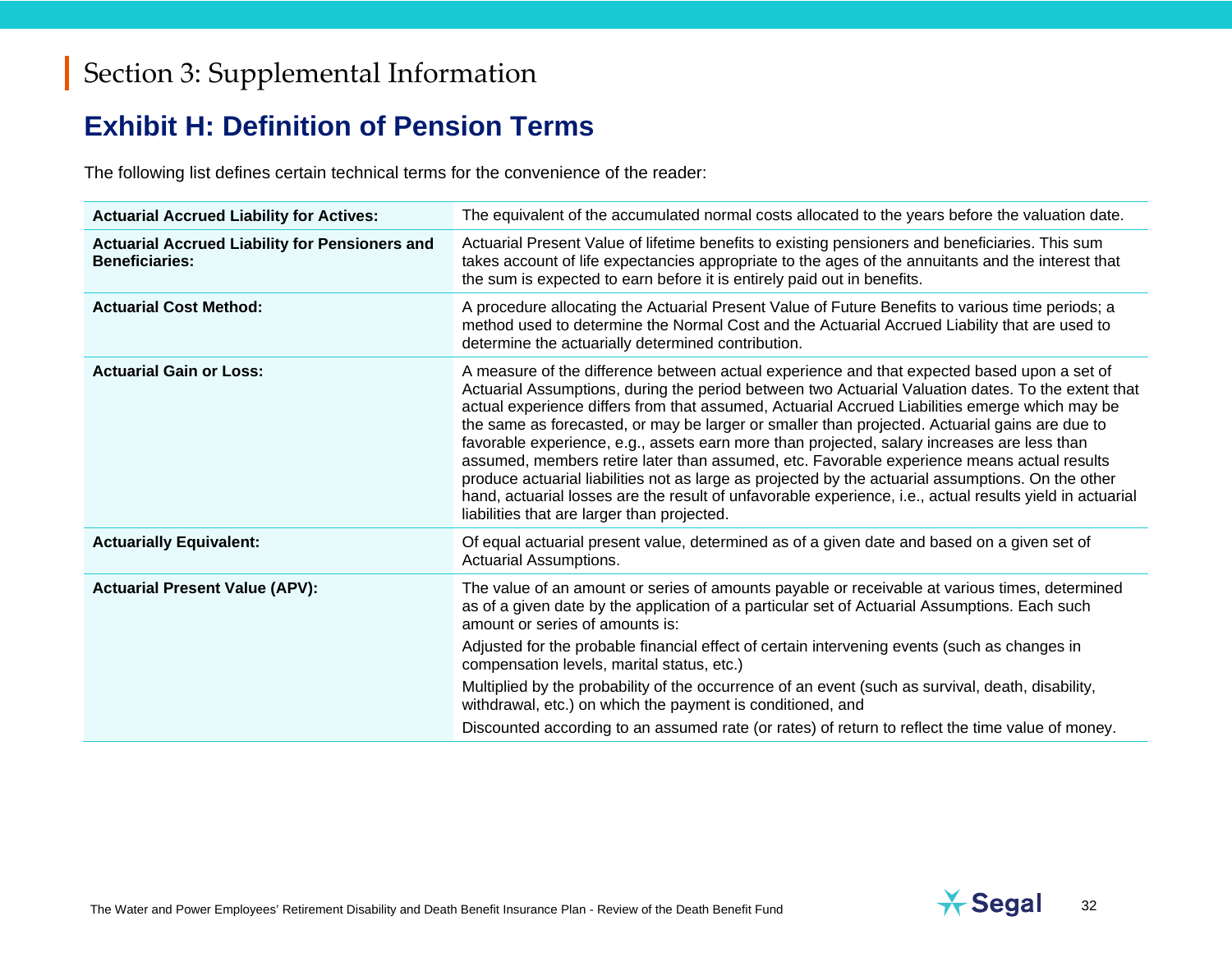| <b>Actuarial Present Value of Future Plan</b><br><b>Benefits:</b> | The Actuarial Present Value of benefit amounts expected to be paid at various future times under<br>a particular set of Actuarial Assumptions, taking into account such items as the effect of<br>advancement in age, anticipated future compensation, and future service credits. The Actuarial<br>Present Value of Future Plan Benefits includes the liabilities for active members, retired members,<br>beneficiaries receiving benefits, and inactive members entitled to either a refund of member<br>contributions or a future retirement benefit. Expressed another way, it is the value that would have<br>to be invested on the valuation date so that the amount invested plus investment earnings would<br>provide sufficient assets to pay all projected benefits when due. |
|-------------------------------------------------------------------|-----------------------------------------------------------------------------------------------------------------------------------------------------------------------------------------------------------------------------------------------------------------------------------------------------------------------------------------------------------------------------------------------------------------------------------------------------------------------------------------------------------------------------------------------------------------------------------------------------------------------------------------------------------------------------------------------------------------------------------------------------------------------------------------|
| <b>Actuarial Valuation:</b>                                       | The determination, as of a valuation date, of the Normal Cost, Actuarial Accrued Liability, Actuarial<br>Value of Assets, and related Actuarial Present Values for a plan as well as Actuarially Determined<br>Contributions.                                                                                                                                                                                                                                                                                                                                                                                                                                                                                                                                                           |
| <b>Actuarial Value of Assets (AVA):</b>                           | The value of the Fund's assets as of a given date, used by the actuary for valuation purposes.<br>This may be the market or fair value of plan assets, but commonly plans use a smoothed value in<br>order to reduce the year-to-year volatility of calculated results, such as the funded ratio and the<br><b>Actuarially Determined Contributions.</b>                                                                                                                                                                                                                                                                                                                                                                                                                                |
| <b>Actuarially Determined:</b>                                    | Values that have been determined utilizing the principles of actuarial science. An actuarially<br>determined value is derived by application of the appropriate actuarial assumptions to specified<br>values determined by provisions of the Plan.                                                                                                                                                                                                                                                                                                                                                                                                                                                                                                                                      |
| <b>Actuarially Determined Contribution (ADC):</b>                 | The employer's periodic required contributions, expressed as a dollar amount or a percentage of<br>covered plan compensation, determined under the Plan's funding policy. The ADC consists of the<br>Employer Normal Cost and the Amortization Payment.                                                                                                                                                                                                                                                                                                                                                                                                                                                                                                                                 |
| <b>Amortization Method:</b>                                       | A method for determining the Amortization Payment. The most common methods used are level<br>dollar and level percentage of payroll. Under the Level Dollar method, the Amortization Payment is<br>one of a stream of payments, all equal, whose Actuarial Present Value is equal to the Unfunded<br>Actuarial Accrued Liability. Under the Level Percentage of Pay method, the Amortization Payment<br>is one of a stream of increasing payments, whose Actuarial Present Value is equal to the<br>Unfunded Actuarial Accrued Liability. Under the Level Percentage of Pay method, the stream of<br>payments increases at the assumed rate at which total covered payroll of all active members will<br>increase.                                                                      |
| <b>Amortization Payment:</b>                                      | The portion of the pension plan contribution, or ADC, that is intended to pay off the Unfunded<br>Actuarial Accrued Liability.                                                                                                                                                                                                                                                                                                                                                                                                                                                                                                                                                                                                                                                          |

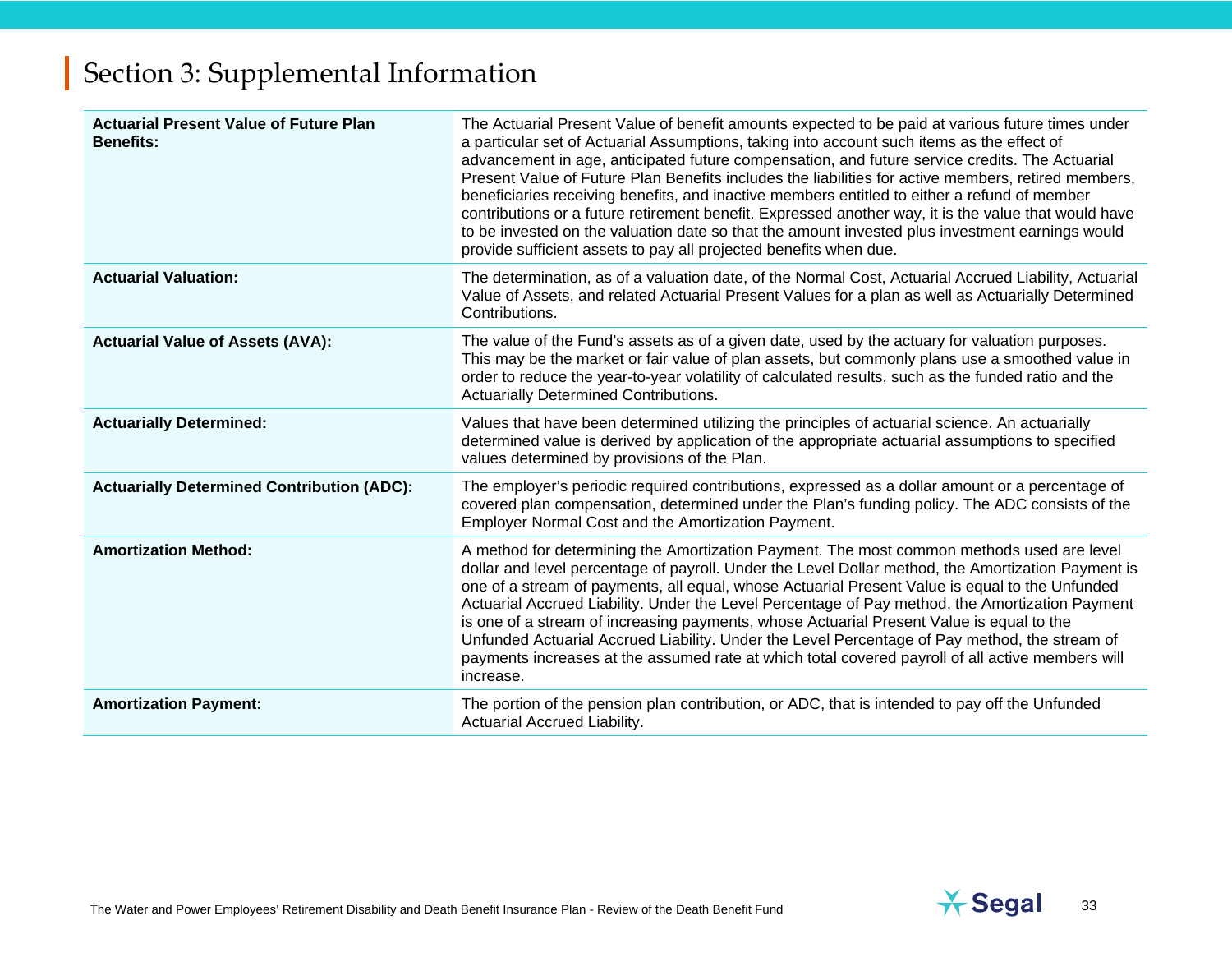| <b>Assumptions or Actuarial Assumptions:</b> | The estimates upon which the cost of the Fund is calculated, including:<br>Investment return - the rate of investment yield that the Fund will earn over the long-term future;<br>Mortality rates - the rate or probability of death at a given age for employees and pensioners;<br>Retirement rates - the rate or probability of retirement at a given age or service;<br>Disability rates - the probability of disability retirement at a given age;<br>Termination rates - the rates at which employees of various ages are expected to leave<br>employment for reasons other than death, disability, or retirement;<br>Salary increase rates - the rates of salary increase due to inflation, real wage growth and merit<br>and promotion increases. |
|----------------------------------------------|-----------------------------------------------------------------------------------------------------------------------------------------------------------------------------------------------------------------------------------------------------------------------------------------------------------------------------------------------------------------------------------------------------------------------------------------------------------------------------------------------------------------------------------------------------------------------------------------------------------------------------------------------------------------------------------------------------------------------------------------------------------|
| <b>Closed Amortization Period:</b>           | A specific number of years that is counted down by one each year, and therefore declines to zero<br>with the passage of time. For example, if the amortization period is initially set at 20 years, it is 19<br>years at the end of one year, 18 years at the end of two years, etc. See Open Amortization Period.                                                                                                                                                                                                                                                                                                                                                                                                                                        |
| <b>Decrements:</b>                           | Those causes/events due to which a member's status (active-inactive-retiree-beneficiary)<br>changes, that is: death, retirement, disability, or termination.                                                                                                                                                                                                                                                                                                                                                                                                                                                                                                                                                                                              |
| <b>Defined Benefit Plan:</b>                 | A retirement plan in which benefits are defined by a formula applied to the member's<br>compensation and/or years of service.                                                                                                                                                                                                                                                                                                                                                                                                                                                                                                                                                                                                                             |
| <b>Defined Contribution Plan:</b>            | A retirement plan, such as a 401(k) plan, a 403(b) plan, or a 457 plan, in which the contributions to<br>the plan are assigned to an account for each member, the plan's earnings are allocated to each<br>account, and each member's benefits are a direct function of the account balance.                                                                                                                                                                                                                                                                                                                                                                                                                                                              |
| <b>Employer Normal Cost:</b>                 | The portion of the Normal Cost to be paid by the employer. This is equal to the Normal Cost less<br>expected member contributions.                                                                                                                                                                                                                                                                                                                                                                                                                                                                                                                                                                                                                        |
| <b>Experience Study:</b>                     | A periodic review and analysis of the actual experience of the Fund that may lead to a revision of<br>one or more actuarial assumptions. Actual rates of decrement and salary increases are compared<br>to the actuarially assumed values and modified as deemed appropriate by the Actuary.                                                                                                                                                                                                                                                                                                                                                                                                                                                              |
| <b>Funded Ratio:</b>                         | The ratio of the Actuarial Value of Assets (AVA) to the actuarial accrued liability (AAL). Plans<br>sometimes calculate a market funded ratio, using the Market Value of Assets (MVA), rather than<br>the AVA.                                                                                                                                                                                                                                                                                                                                                                                                                                                                                                                                            |
| <b>Investment Return:</b>                    | The rate of earnings of the Fund from its investments, including interest, dividends and capital<br>gain and loss adjustments, computed as a percentage of the average value of the fund. For<br>actuarial purposes, the investment return often reflects a smoothing of the capital gains and losses<br>to avoid significant swings in the value of assets from one year to the next.                                                                                                                                                                                                                                                                                                                                                                    |

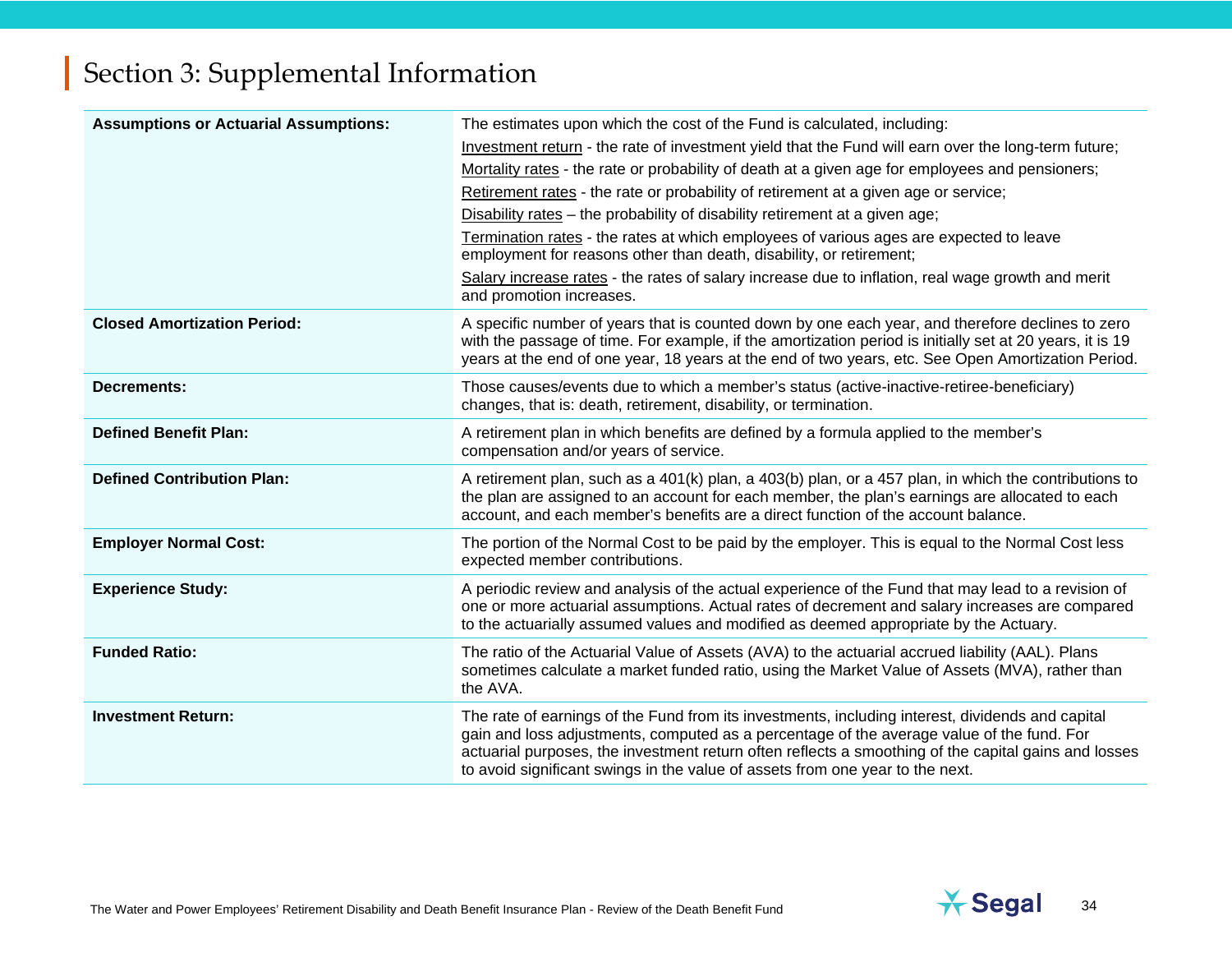| <b>Normal Cost:</b>                                | The portion of the Actuarial Present Value of Future Benefits allocated to a valuation year by the<br>Actuarial Cost Method. Any payment with respect to an Unfunded Actuarial Accrued Liability is not<br>part of Normal Cost (see Amortization Payment). For pension plan benefits that are provided in<br>part by employee contributions, Normal Cost refers to the total of employee contributions and<br>employer Normal Cost unless otherwise specifically stated. |
|----------------------------------------------------|--------------------------------------------------------------------------------------------------------------------------------------------------------------------------------------------------------------------------------------------------------------------------------------------------------------------------------------------------------------------------------------------------------------------------------------------------------------------------|
| <b>Open Amortization Period:</b>                   | An open amortization period is one which is used to determine the Amortization Payment but<br>which does not change over time. If the initial period is set as 30 years, the same 30-year period is<br>used in determining the Amortization Period.                                                                                                                                                                                                                      |
| <b>Unfunded Actuarial Accrued Liability:</b>       | The excess of the Actuarial Accrued Liability over the Actuarial Value of Assets. This value may<br>be negative, in which case it may be expressed as a negative Unfunded Actuarial Accrued<br>Liability, also called the Funding Surplus.                                                                                                                                                                                                                               |
| <b>Valuation Date or Actuarial Valuation Date:</b> | The date as of which the value of assets is determined and as of which the Actuarial Present<br>Value of Future Plan Benefits is determined. The expected benefits to be paid in the future are<br>discounted to this date.                                                                                                                                                                                                                                              |

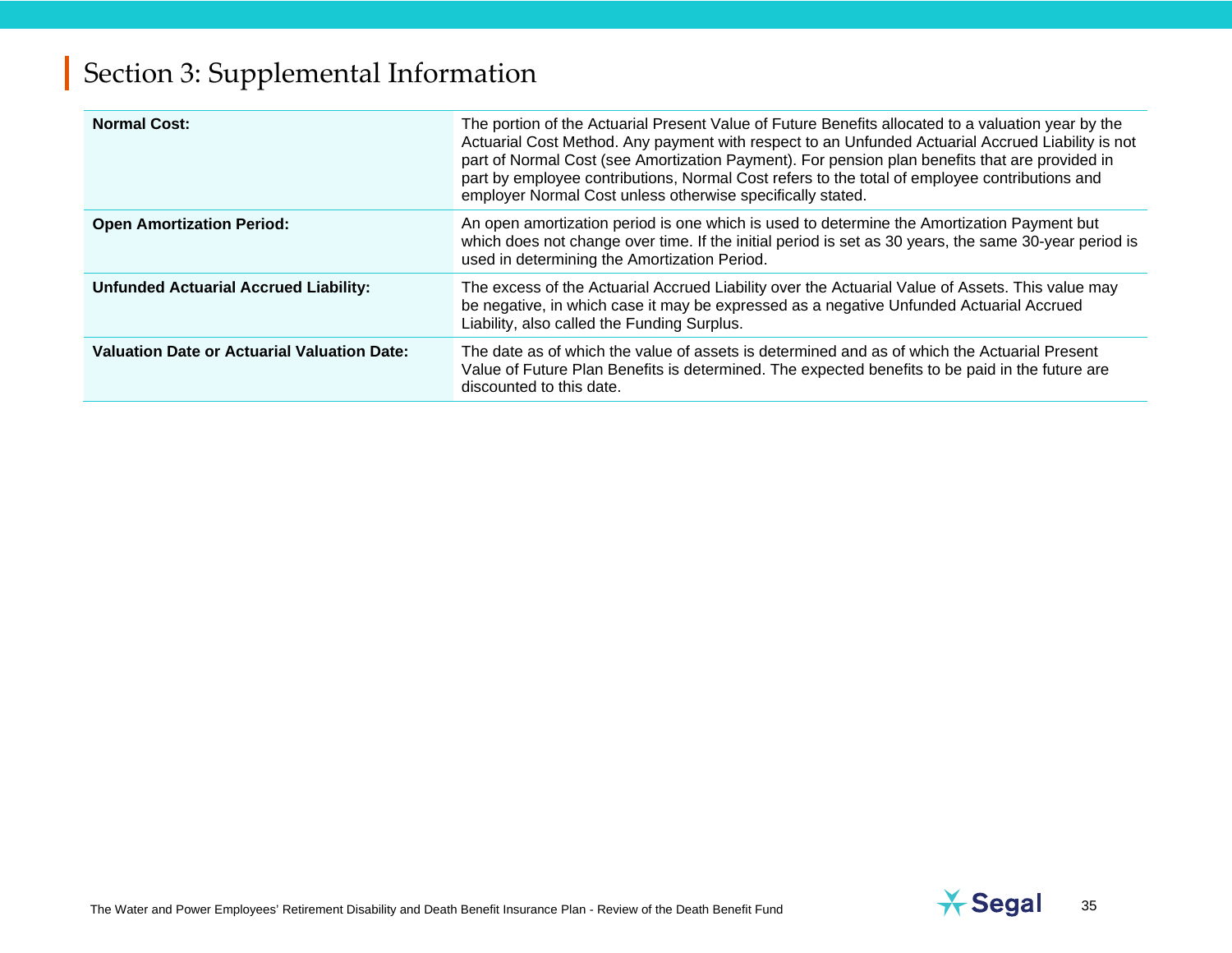# Section 4: Actuarial Valuation Basis

## **Exhibit I: Actuarial Assumptions and Methods**

| <b>Rationale for Assumptions:</b>                               | The information and analysis used in selecting each assumption that has a significant effect on this actuarial<br>valuation is generally shown in the July 1, 2015 through June 30, 2018 Actuarial Experience Study and our<br>supplemental letter entitled Review of Investment Return Assumption for Death and Disability Funds both dated<br>June 12, 2019. All actuarial assumptions and methods shown below apply to both Tier 1 and Tier 2 members. |                              |                                                    |  |
|-----------------------------------------------------------------|-----------------------------------------------------------------------------------------------------------------------------------------------------------------------------------------------------------------------------------------------------------------------------------------------------------------------------------------------------------------------------------------------------------------------------------------------------------|------------------------------|----------------------------------------------------|--|
| <b>Economic Assumptions</b>                                     |                                                                                                                                                                                                                                                                                                                                                                                                                                                           |                              |                                                    |  |
| <b>Net Investment Return:</b>                                   | 3.50%, net of investment expenses.                                                                                                                                                                                                                                                                                                                                                                                                                        |                              |                                                    |  |
| <b>Demographics Assumptions</b>                                 |                                                                                                                                                                                                                                                                                                                                                                                                                                                           |                              |                                                    |  |
| <b>Family Composition at Death for</b><br><b>Active Members</b> | Plan                                                                                                                                                                                                                                                                                                                                                                                                                                                      | <b>Family Death Benefits</b> | <b>Supplemental Family</b><br><b>Death Benefit</b> |  |
|                                                                 | Not Married; No Children                                                                                                                                                                                                                                                                                                                                                                                                                                  | 20%                          | 0%                                                 |  |
|                                                                 | Not Married; One Child                                                                                                                                                                                                                                                                                                                                                                                                                                    | 5%                           | 15%                                                |  |
|                                                                 | Not Married; 2+ Children                                                                                                                                                                                                                                                                                                                                                                                                                                  | 7%                           | 17%                                                |  |
|                                                                 | Married; No Children                                                                                                                                                                                                                                                                                                                                                                                                                                      | 16%                          | 0%                                                 |  |
|                                                                 | Married; One Child                                                                                                                                                                                                                                                                                                                                                                                                                                        | 15%                          | 22%                                                |  |
|                                                                 | Married; 2+ Children                                                                                                                                                                                                                                                                                                                                                                                                                                      | 30%                          | 39%                                                |  |
|                                                                 | Married; One Disabled Child                                                                                                                                                                                                                                                                                                                                                                                                                               | 7%                           | 7%                                                 |  |
|                                                                 | 1 <sup>st</sup> Child's Age                                                                                                                                                                                                                                                                                                                                                                                                                               | 10                           | 10                                                 |  |
|                                                                 | 2 <sup>nd</sup> Child's Age                                                                                                                                                                                                                                                                                                                                                                                                                               | 8                            | 8                                                  |  |
|                                                                 | No benefits are assumed to be payable upon deaths of active members age 55 or over or deaths of inactive<br>vested members (receiving a Permanent Total Disability benefit) or retirees at any age.<br>Healthy child payments are assumed to end when the child reaches age 18. Disabled child payments are<br>assumed to continue for life.                                                                                                              |                              |                                                    |  |
| <b>Other Actuarial Assumptions:</b>                             | Same as those used in July 1, 2020 actuarial valuation report for the Retirement Plan.                                                                                                                                                                                                                                                                                                                                                                    |                              |                                                    |  |

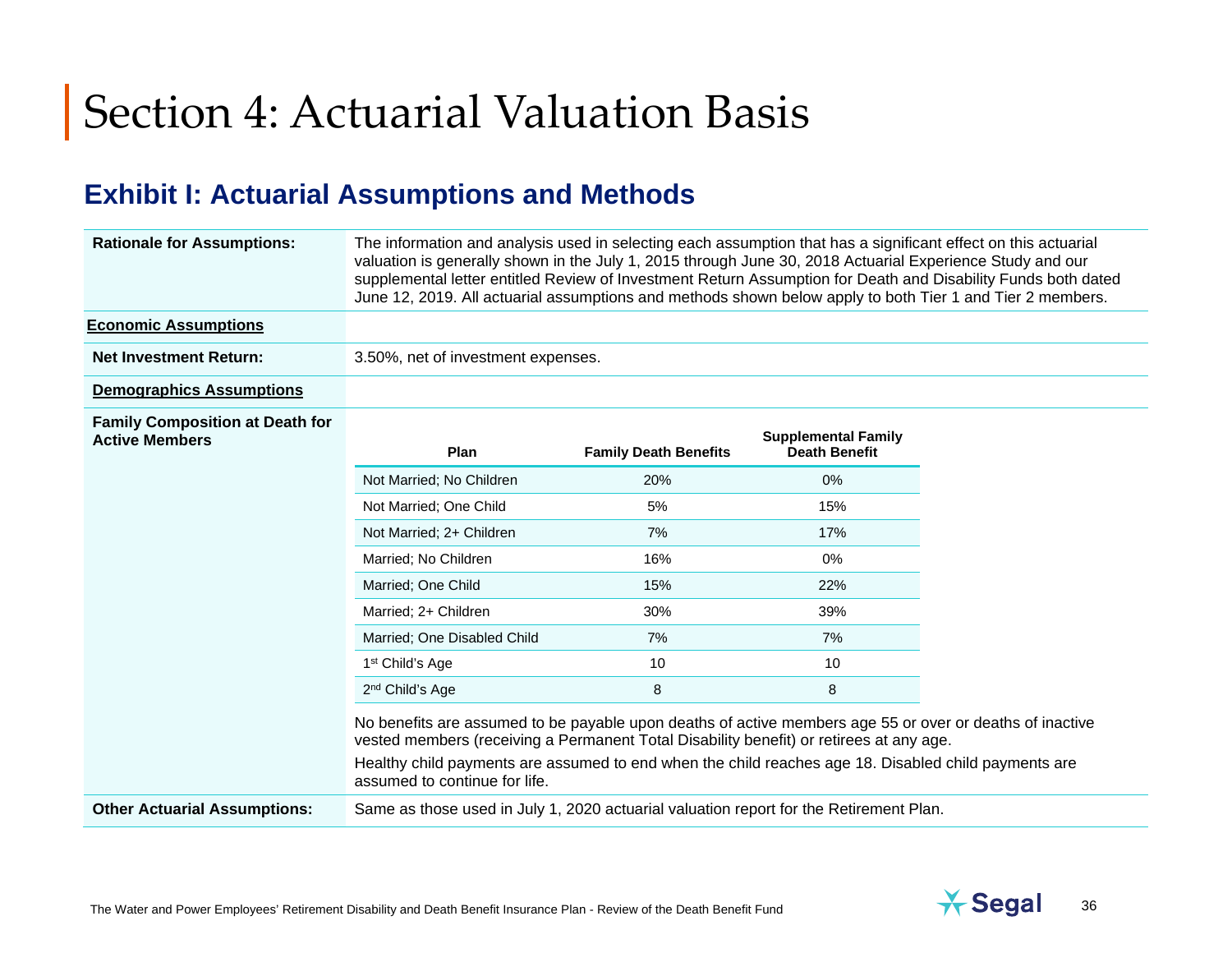# Section 4: Actuarial Valuation Basis

| <b>Actuarial Funding Policy</b>                                                  |                                                                                                                                                                                                                                                                                                                                                                                                                                                                                                                                                                                                                                                         |
|----------------------------------------------------------------------------------|---------------------------------------------------------------------------------------------------------------------------------------------------------------------------------------------------------------------------------------------------------------------------------------------------------------------------------------------------------------------------------------------------------------------------------------------------------------------------------------------------------------------------------------------------------------------------------------------------------------------------------------------------------|
| <b>Actuarial Value of Assets:</b>                                                | The market value of assets less unrecognized returns in each of the last five years. Unrecognized return is equal<br>to the difference between the actual and expected returns on a market value basis and is recognized over a five-<br>year period. Based on the funding policy most recently adopted by the Retirement Board, effective with the July 1,<br>2020 valuation, the Actuarial Value of Assets will not be reduced by 1% of the market value of assets as a non-<br>valuation reserve.                                                                                                                                                    |
| <b>Actuarial Cost Method:</b>                                                    | Entry Age Actuarial Cost Method. Entry Age equals attained age less years of service. Normal Cost and Actuarial<br>Accrued Liability are calculated on an individual basis and are based on costs allocated as a level percent of<br>salary, with Normal Cost determined as if the current benefit accrual rate had always been in effect.                                                                                                                                                                                                                                                                                                              |
| <b>Amortization Policy:</b>                                                      | The July 1, 2019 Unfunded Actuarial Accrued Liability is amortized over a fifteen-year period commencing July 1,<br>2019 (fully amortized as of July 1, 2034). Any subsequent changes in Surplus or Unfunded Actuarial Accrued<br>Liability are amortized over separate fifteen-year periods. All amortization amounts are determined in equal dollar<br>amounts over the amortization period. The Board may, by resolution, adopt a separate period of not more than<br>thirty years to amortize the change in Surplus or Unfunded Actuarial Accrued Liability resulting from an unusual<br>event, plan amendment or change in assumptions or methods. |
| <b>Changed Actuarial</b><br><b>Assumptions:</b>                                  | Same as those shown in the July 1, 2020 actuarial valuation report for the Retirement Plan except for net<br>investment return.                                                                                                                                                                                                                                                                                                                                                                                                                                                                                                                         |
| <b>Changed Actuarial Funding</b><br><b>Policy:</b><br>Actuarial Value of Assets: | The following items in the actuarial funding policy have been changed since the prior valuation as adopted by the<br>Retirement Board as of December 18, 2019:<br>The market value of assets less unrecognized returns in each of the last five years. Unrecognized return is equal<br>to the difference between the actual and expected returns on a market value basis and is recognize over a five-<br>year period. As directed by the Retirement Office, the actuarial value of assets is reduced by 1% as an amount<br>classified as a non-valuation reserve to develop the net actuarial value of assets.                                         |

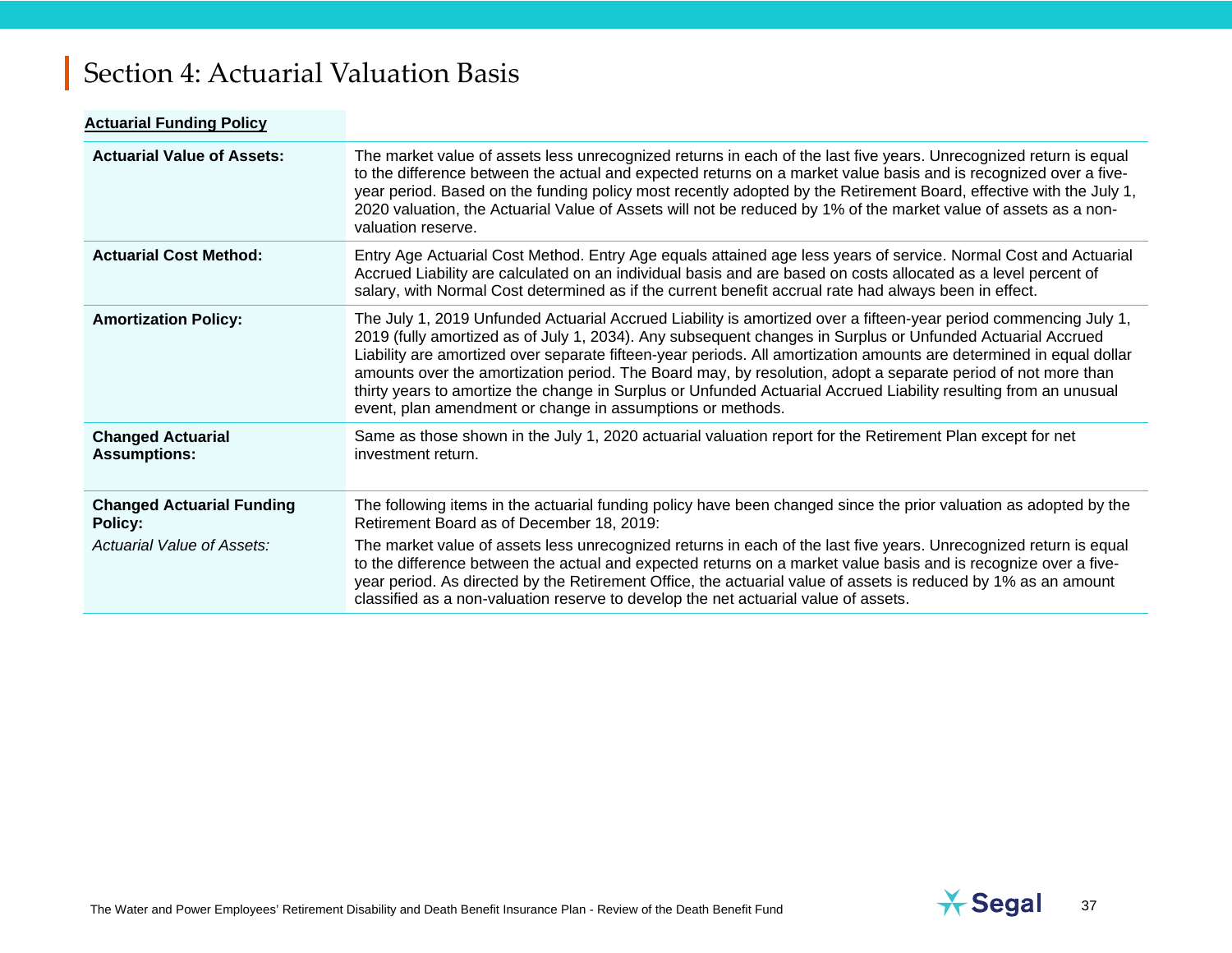## **Exhibit II: Summary of Plan Provisions**

This exhibit summarizes the major provisions of the Plan included in the valuation. It is not intended to be, nor should it be interpreted as, a complete statement of all plan provisions.

| <b>Plan Year:</b>                                                                                     | July 1 through June 30                                                                                                                                                                                                                                                                           |  |
|-------------------------------------------------------------------------------------------------------|--------------------------------------------------------------------------------------------------------------------------------------------------------------------------------------------------------------------------------------------------------------------------------------------------|--|
| <b>Covered Members:</b>                                                                               |                                                                                                                                                                                                                                                                                                  |  |
| Age and Service Requirement for<br><b>Family Death Benefit</b>                                        | Pre-retirement death of an active member at any age who is a full member of WPERP and was contributing to<br>WPERP. If death occurs after retirement, must be receiving a retirement monthly retirement allowance from<br>WPERP and had at least five years of Department Service at retirement. |  |
| Age and Service Requirement for<br>Supplemental Family Death Benefit                                  | Pre-retirement death of an active member at any age who is a full member of WPERP and was contributing to<br>WPERP or post-retirement death of retired member receiving monthly retirement allowance from WPERP.                                                                                 |  |
|                                                                                                       | Must be enrolled and make contributions by payroll deductions for 39 successive biweekly payroll periods<br>(approximately 18 months) before coverage becomes effective.                                                                                                                         |  |
| <b>Other Requirements for Family</b><br>Death Benefit and Supplemental<br><b>Family Death Benefit</b> | The plan provides a monthly benefit for each surviving child that is:                                                                                                                                                                                                                            |  |
|                                                                                                       | the naturally or legally adopted child of the member                                                                                                                                                                                                                                             |  |
|                                                                                                       | is under 18 and unmarried, or                                                                                                                                                                                                                                                                    |  |
|                                                                                                       | disabled and over age 18 (only if the disability occurred before age 18) and unmarried.                                                                                                                                                                                                          |  |
| <b>Insured Lives Death Benefit</b><br>(Contributing Active Members)                                   | Any age with six months of continuous service. Pre-retirement death of an active member who is a full member<br>of WPERP and was contributing to WPERP.                                                                                                                                          |  |
| Insured Lives Death Benefit (Non-<br><b>Contributing Retired Members)</b>                             | Death occurs after retirement and member was receiving a retirement monthly allowance from WPERP and<br>had at least five years of Department Service at retirement.                                                                                                                             |  |
| <b>Member Contribution Rate:</b>                                                                      |                                                                                                                                                                                                                                                                                                  |  |
| <b>Family Death Benefit</b>                                                                           | None.                                                                                                                                                                                                                                                                                            |  |
| <b>Supplemental Family Death Benefit</b>                                                              | \$2.25 per biweekly period (or \$4.90 per month if retired).                                                                                                                                                                                                                                     |  |
| <b>Insured Lives Death Benefit</b><br>(Contributing Active Members)                                   | \$1.00 per biweekly payroll period.                                                                                                                                                                                                                                                              |  |
| Insured Lives Death Benefit (Non-<br><b>Contributing Retired Members)</b>                             | None.                                                                                                                                                                                                                                                                                            |  |
| <b>Department Contribution Rate:</b>                                                                  | The Department of Water and Power makes actuarially determined contributions that consist of the Normal<br>Cost plus an amortization of the Unfunded Actuarial Accrued Liability as described in further detail in Exhibit I.                                                                    |  |